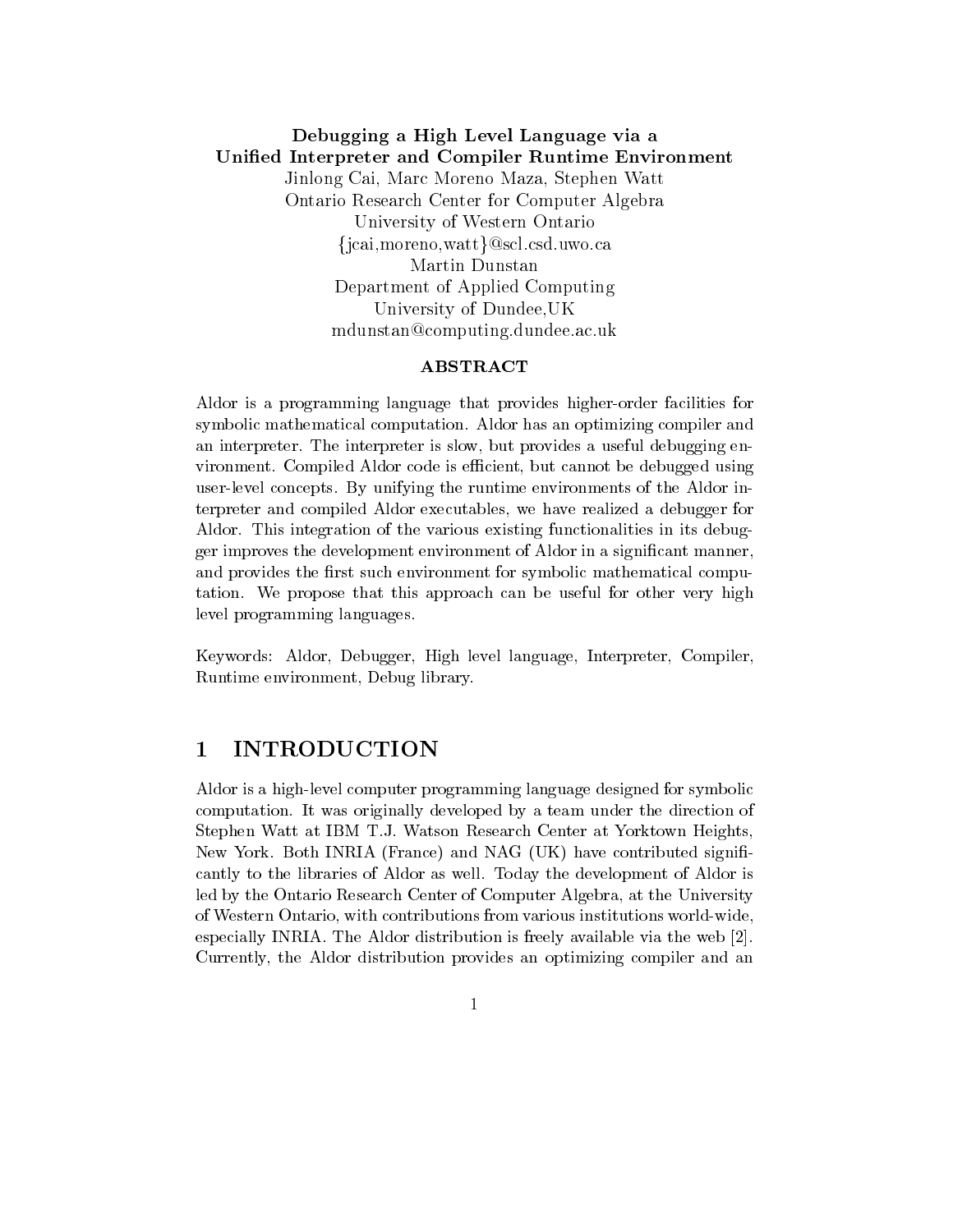interpreter, together with a set of libraries for symbolic computation. The interpreter is essential for prototyping symbolic algorithms before presenting them as compiled libraries. The interpreter works by first translating source to an intermediate code, FOAM, using the front end of the compiler. and then this intermediate code is executed by a software interpreter. This interpretive environment provides an excellent context for debugging.

The optimizing compiler for Aldor first compiles the source program to intermediate code, optimizes the intermediate code, and then generates machine code for specific hardware by generating very low-level C. The resulting code is 10 to 1000 times more efficient than the original and is typically as efficient as optimized hand-written C code for the same problem. Because the generated C code is at such a low level, any information about the high-level constructs of the source program is lost, and debugging using the usual tools provides only arcane information useful only to those with deep knowledge of the compiler's internals.

The management of time and space is a key issue in symbolic computation, where even the best algorithms often have exponential complexities. Therefore, the interpreter is not adequate for large problems. To debug such problems, it becomes necessary to compile instrumented versions of suspect modules and to return to the days of primitive debugging with print statements. This is clearly an unsatisfactory situation.

The purpose of this study is to investigate whether is practical for programs to be developed in a combined compiled/interpreted environment, while preserving the best features of each. This would allow mixed programs with large well-understood parts compiled, and suspect modules or functions to be run interpretively and thus be debuggable at a users semantic level. Our criteria for this study were that:

- production level compiled code need not be re-compiled in order to be run in this mixed mode
- compiled code and interpreted code be freely mixed, both of them reading and writing the same data in the memory
- compiled code remain as efficient as in a purely compiled environment
- interpreted code be as fully debuggable as code in a purely interpreted environment
- values of variables in the environment of either compiled or interpreted programs be displayed using their own high-level methods.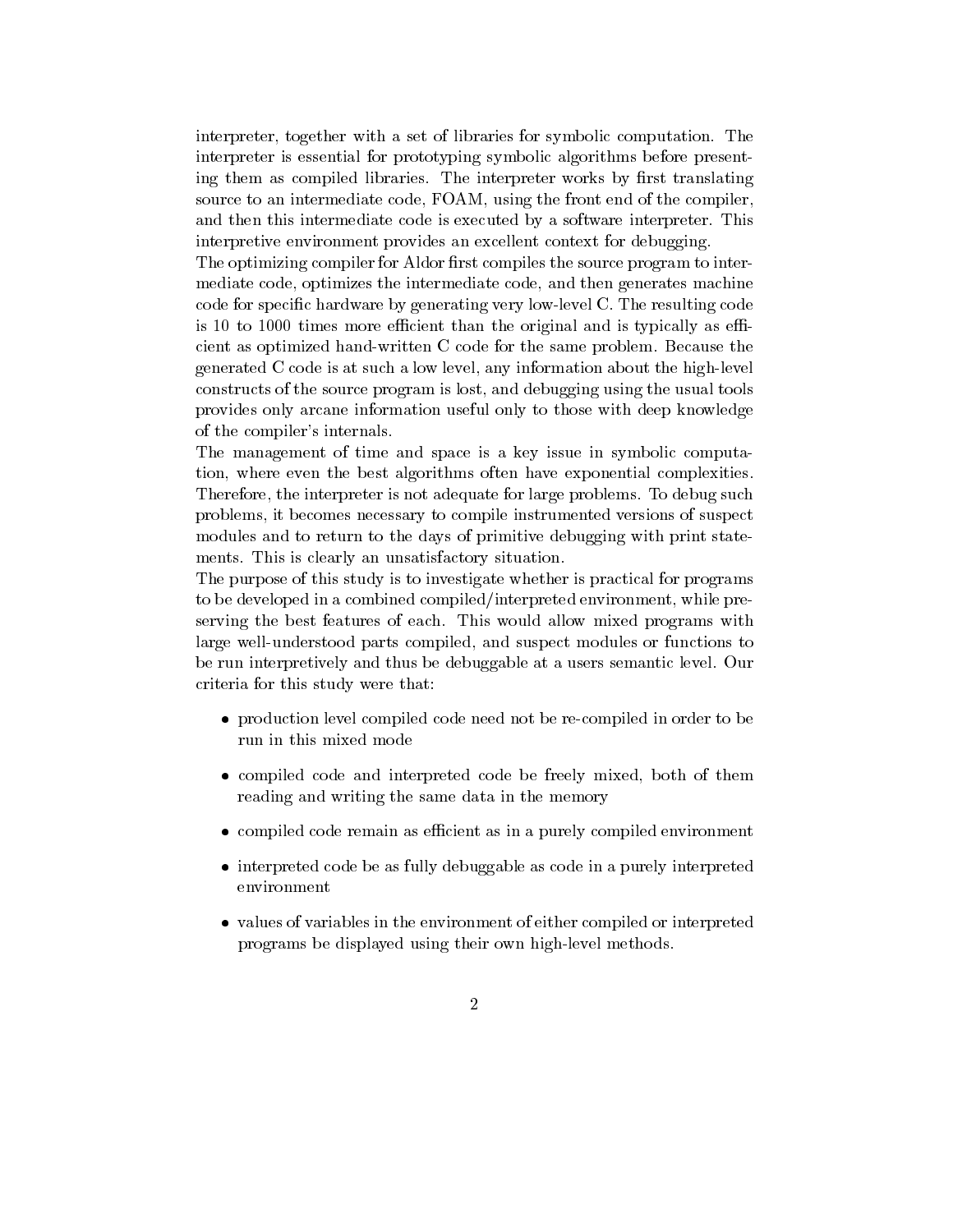The use of combined compiled/interpreted environments is not new. This has been common practice for two decades in Lisp systems. Our work addresses several new questions, however:

To our knowledge all previous work in combined compiled/interpreted environments has been in the context of a language, such as Lisp, that is normally interpreted and where the efficiency of compiled programs is not critical. In our case, Aldor (like FORTRAN and C) was conceived as a language to be compiled for efficiency and so it is not acceptable to have any overhead to support an interpretive mode in compiled programs.

Secondly, previous work along these lines viewed compiled code as an exceptional case to be loaded into an interpretive environment. In our case, we build compiled executables that contain interpreter support as a form of library support, allowing the (normally few) interpreted modules to masquerade as compiled code.

This paper is organized as follows: The Aldor interpreter is presented in Section 2. Section 3 is dedicated to the design of our Aldor debugger. In Section 4, we described the unification of the runtime environments of the Aldor interpreted code and compiled code. The implementation of the query commands is explained in Section 5 together with a sample session of the Aldor debugger. Finally, conclusions are reported in Section 6.

### $\overline{2}$ THE ALDOR INTERPRETER

### The Aldor Programming Language  $2.1$

Aldor is a type-complete, strongly-typed, imperative programming language with a two-level type system with domains and type categories. These are similar in some ways to classes and interfaces in Java. Types and functions are first class entities allowing them to be constructed and manipulated within Aldor programs just like any other value. Pervasive use of dependent types allows static checking of dynamic objects and provides object-oriented features such as parametric polymorphism.

What does this mean for a normal user? Aldor solves many difficulties encountered with certain widely-used object-oriented programming languages. It allows programs to use a natural style, combining the more attractive and powerful properties of functional, object-oriented and aspect-oriented languages. These features are essential for expressing the rich and complex relations of the mathematical objects involved in symbolic computations.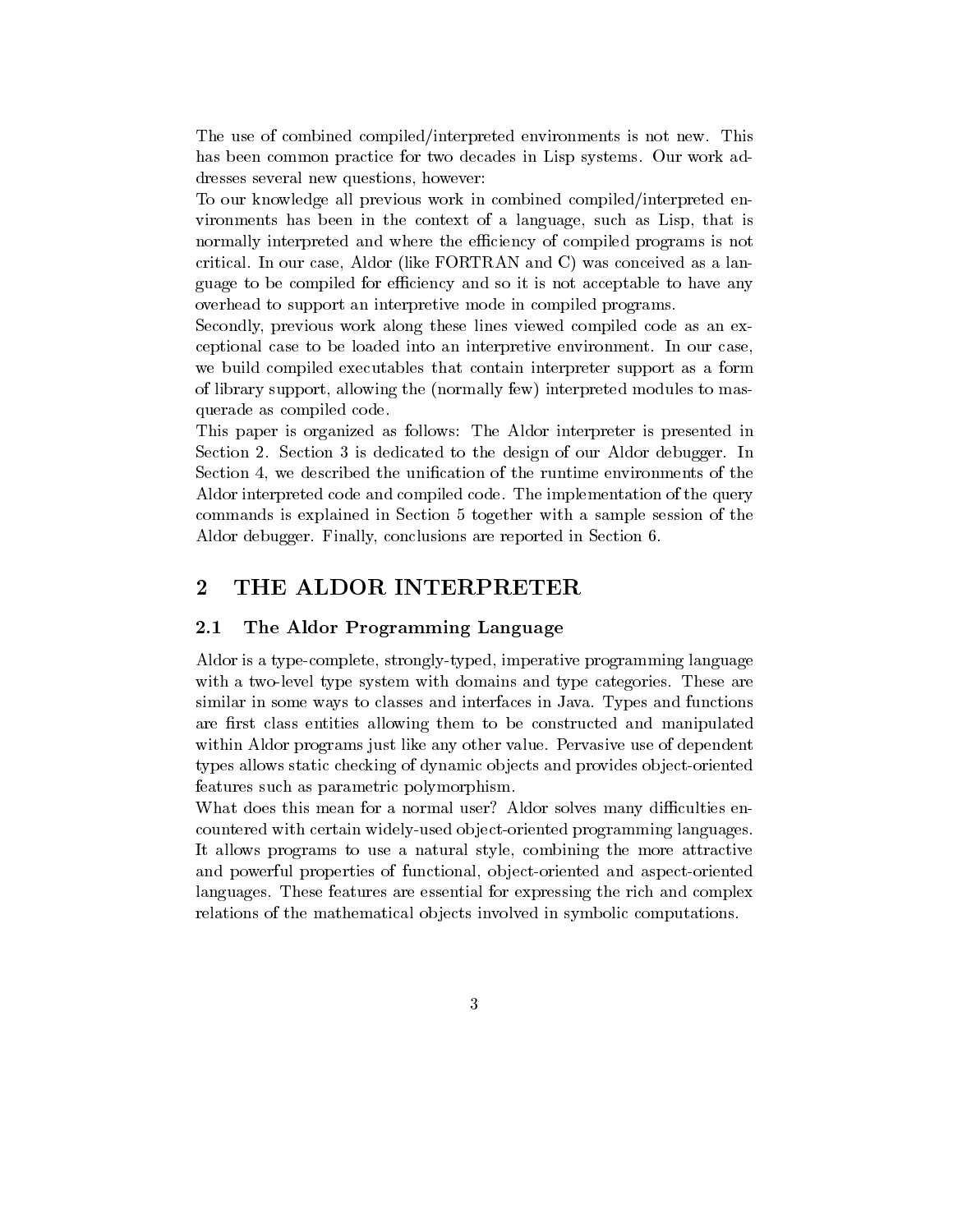### $2.2$ A Session with the Aldor Interpreter

As shown in Figure 2, the Aldor interpreter can be used in two different ways:

- running Aldor programs without compiling them to executable files,
- and writing Aldor programs in interactive mode.

The interactive mode provides an interactive environment in which it is possible to define functions and domains, to use operations provided by the library, to evaluate functions and to use other features. Below is a session of the interactive mode.

```
%3 >> Residue (R: Euclide anDomain, a:R): Ring == R add {
         Rep == R; import from Rep;\ddotsccoerce(x: R): \frac{9}{6} == per(x rem a);
\ddotsc(x: %) + (y: %): % == per((rep(x)+rep(y)) rem a);\sim \sim \sim-(x:\%): % == per((- rep(x)) rem a);
\ddotsc(x: %) * (y: %) : % == per((rep(x)*rep(y)) rem a);\mathbf{1}<sup>}</sup>
\ddotscDefined Residue @ (R: EuclideanDomain, a: R) ->
   (Ring with == R add())Comp: 340 msec, Interp: 120 msec
%4 >> a: Integer == 7
Defined a @ AldorInteger
                                 Comp: 70 msec, Interp: 990 msec
%5 >> Z7 == Residue(Integer, a)
Defined Z7 @ ? == Residue (AldorInteger, a)
                                 Comp: 10 msec, Interp: 0 msec
%6 >> x: Z7 := coerce(13)
6 @ Z7
                                 Comp: 0 msec, Interp: 90 msec
\frac{9}{7} >> x * x
1 @ Residue(AldorInteger, a)
                                  Comp: 10 msec, Interp: 80 msec
```
### 2.3 First Order Abstract Machine (FOAM)

The purpose of the Aldor interpreter is to interpret FOAM code. FOAM is a High-Level Intermediate Representation (HIR) used by Aldor [11]. FOAM is platform independent, has well defined semantics and can be mapped to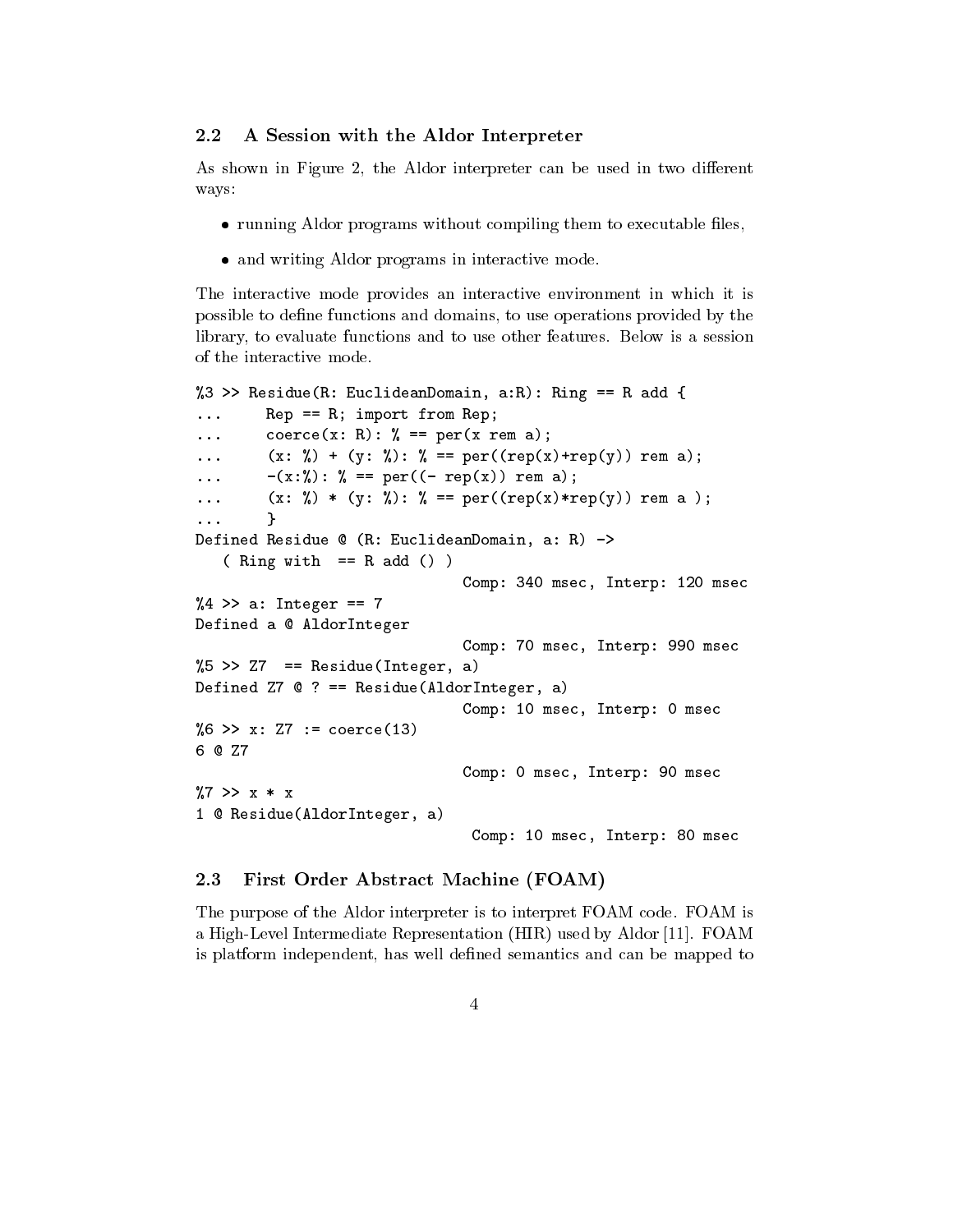

Figure 1: High-level structure of a FOAM unit

ANSI C and LISP efficiently. Various optimizations are implemented as FOAM-to-FOAM transformations. FOAM is first order in the sense that FOAM types are not values.

Each Aldor source program is compiled into a FOAM unit. Figure 1 shows the high-level structure of a FOAM unit. We describe below the parts of a FOAM unit and the FOAM instructions used in the remaining sections of this article.

A FOAM unit consists of a list of declarations (DFmt) and definitions (DDef). Typical declarations include global variables, constants (programs) and localEnvs (local environments). The definitions consist of global vari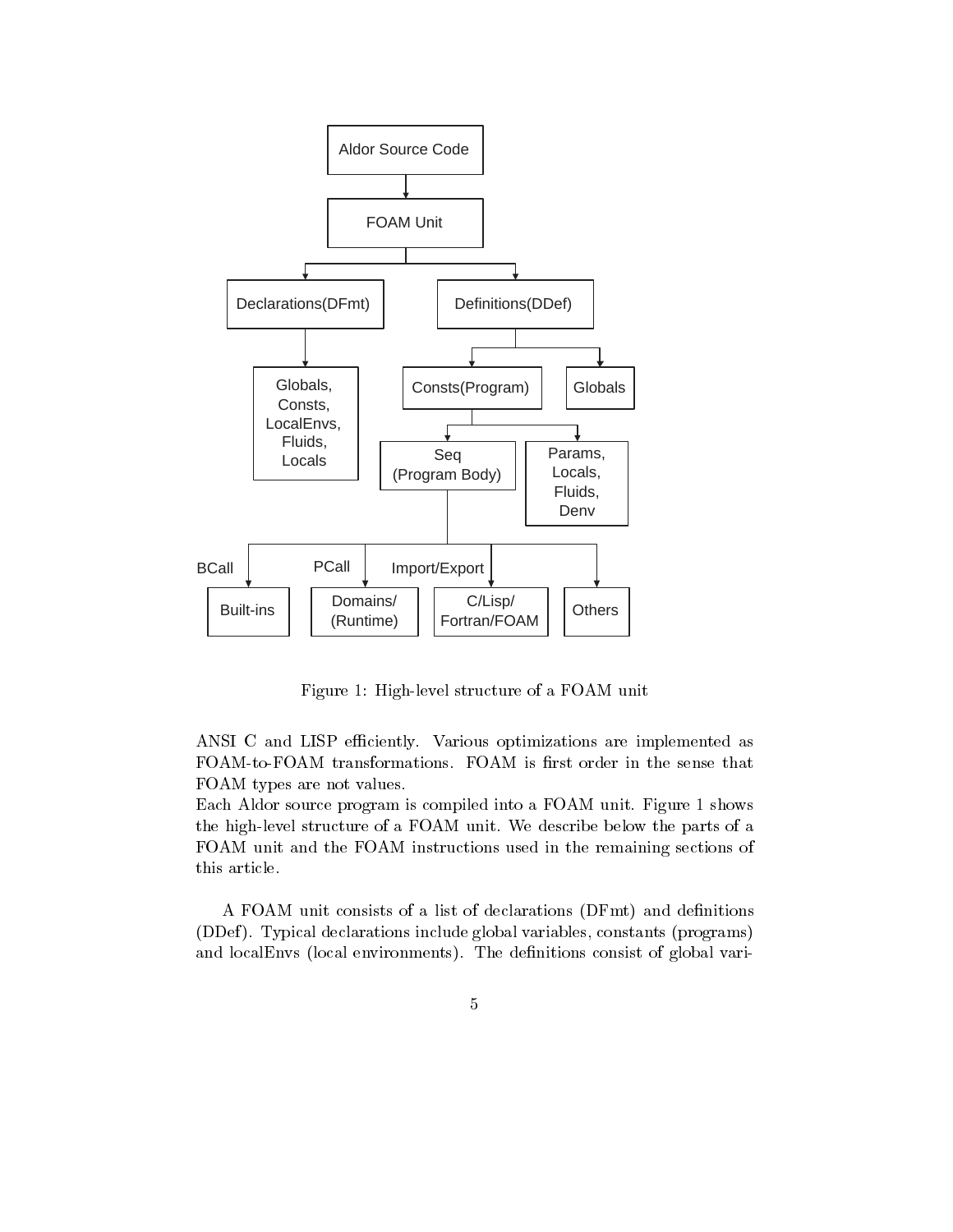ables, programs and initializations. A localEnv declaration lists the lexical variables of a lexical environment. Each program has a local declaration section. For program p, the local declaration section of p lists the local variables, fluids and parameters for use during the execution of p.

The DEnv declaration section (for instance, Line 7 in Figure 5) of a program p lists the declaration indices  $(4, 6, 7)$  for the lexical environment levels with respect to p. These indices refer to the (DDecl localEnv) slots in the declaration section of the enclosing unit. The instruction (Lex lev n) (line 11 in Figure 5) returns a reference to the lexical variable at slot n of the lexical environment lev level out of the enclosing program. The Seq instruction denotes the body of a FOAM program which is made up of a sequence of commands such as BCall, OCall, CCall and PCall. The CCall is a closure call which calls the program part (lambda-expression) of a functional closure with the lexical environment portion of the closure as its parameter. The OCall calls a program in a lexical environment. The only way to exit a program body is by a Return instruction.

### $2.4\,$ How the FOAM Interpreter Works

The Aldor interpreter can be divided into three modules:

- The compiler module which compiles the Aldor source code to FOAM code
- The FOAM unit loader which loads the main FOAM unit, the FOAM units in the libraries and the runtime environment. The main FOAM unit is the FOAM program generated from the Aldor source program.
- The execution engine which starts the execution from the first program in the main FOAM unit.

Figure 2 shows the high-level structure of the Aldor interpreter.

We shall now concentrate on describing the execution engine. The execution engine is formed by three main functions:  $fintExecMainUnit()$ ,  $\text{fintStmt}()$  and  $\text{fintEval}()$ . The purpose of the function  $\text{fintExccMainUnit}()$ is to

- Initialize the runtime stack and the global variable of the interpreter including unit, prog and tape which are current running unit, program and tape.
- Allocate local variables, parameters and lexical environments for the current program of a unit.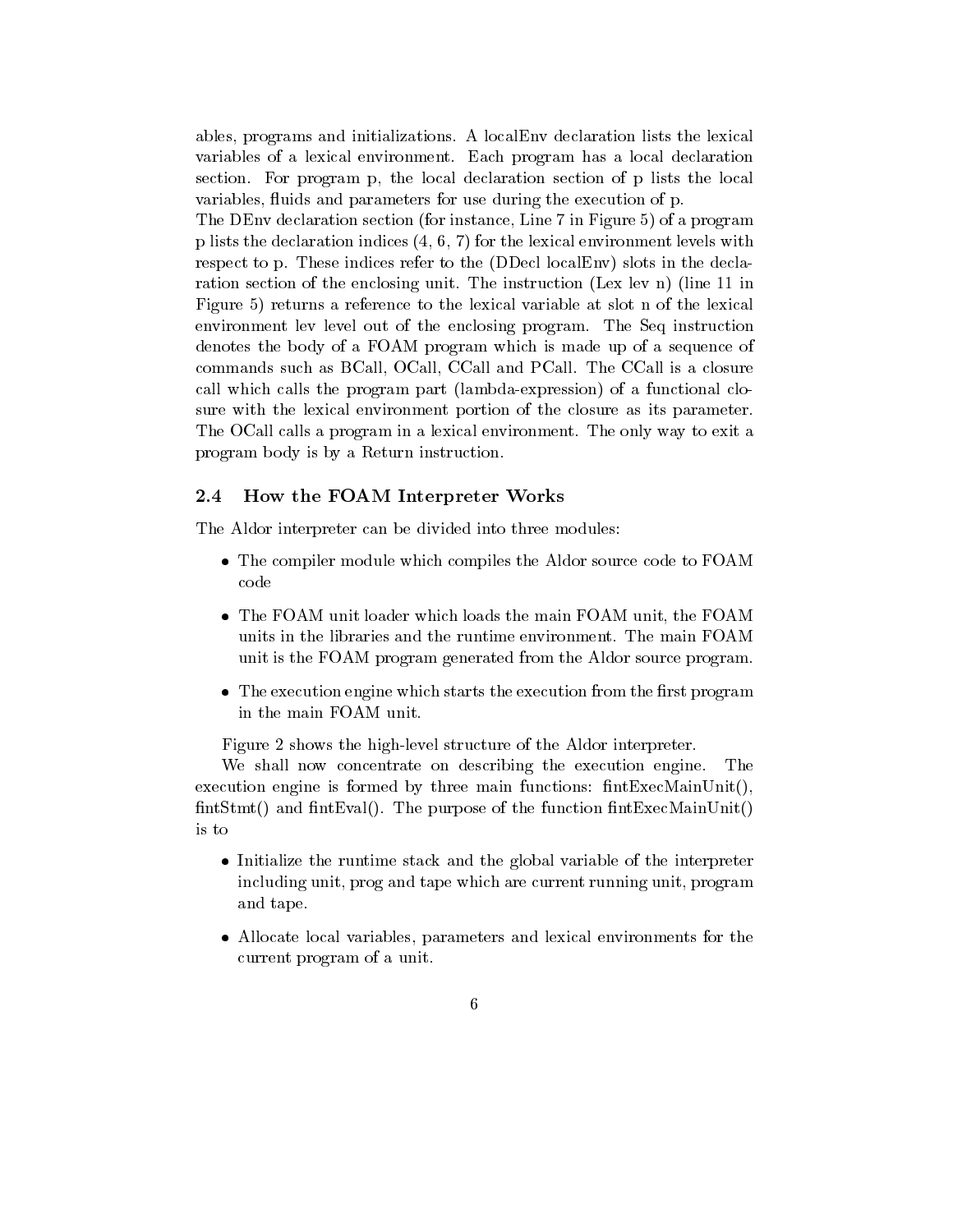

Figure 2: High-level structure of the Aldor interpreter

• Start interpreting by calling fint  $S$ tmt() function.

The function fintStmt() interprets the byte code of a program line by line to the end of the program. It branches into different procedures by checking the operand of the current statement. Typical operands are Seq. Return and CCall.

The function fint Eval() evaluates an expression of the statement which fint Stmt() is interpreting. It returns a data object and its data type to  $fintStmt()$ .

Execution begins with the execution of first const value, a program p of the main unit (mainUnit) under the environment with the format pointed to by slot 0 of the DEnv section of p. If there are lexical variables listed under the format, space is allocated for each environment variable contiguously in the heap. Otherwise there is no environment variable. Either way, a call to fintEnvPush pushes the environment with format p.DEnv[0] onto the stack of environments. Program p is responsible for the initializing the values of environment variables. The interpreter starts the execution by calling fintStmt() from the Seq statement of current program and interprets the program line by line until the Return statement. In each statement, the interpreter calls the evaluation function fint Eval() recursively for each FOAM expression.

## 3 THE ALDOR DEBUGGER ARCHITECTURE

In our combined compiled/interpreted environments, each line of the source program to be debugged is run as compiled code, whereas each query command (like update of a variable of the source program) is run as interpreted code. This design satisfies our requirement that compiled code remains as efficient as in a purely compiled environment.

As shown in Figure 3, the architecture of the Aldor debugger can be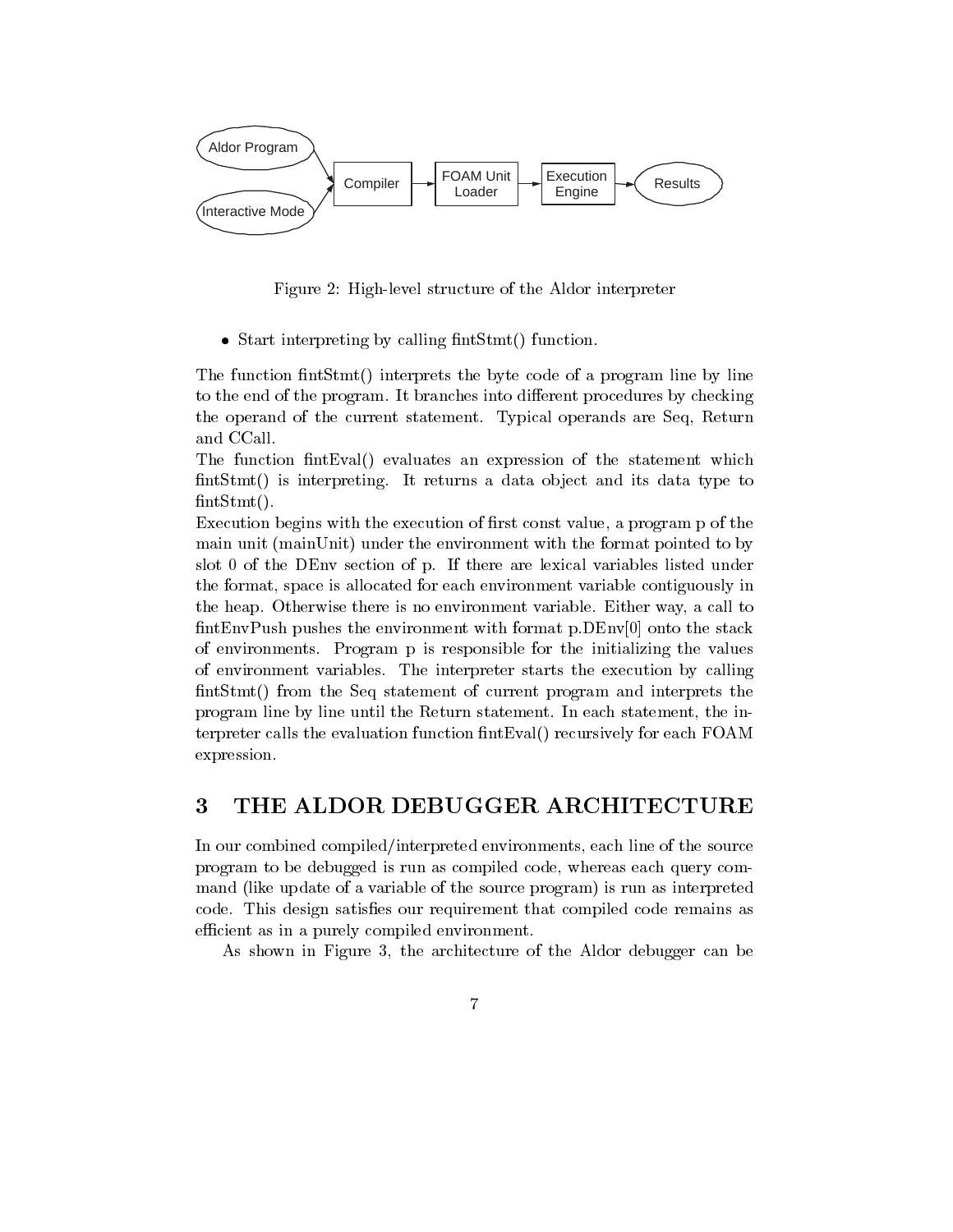

Figure 3: Architecture of the Aldor debugger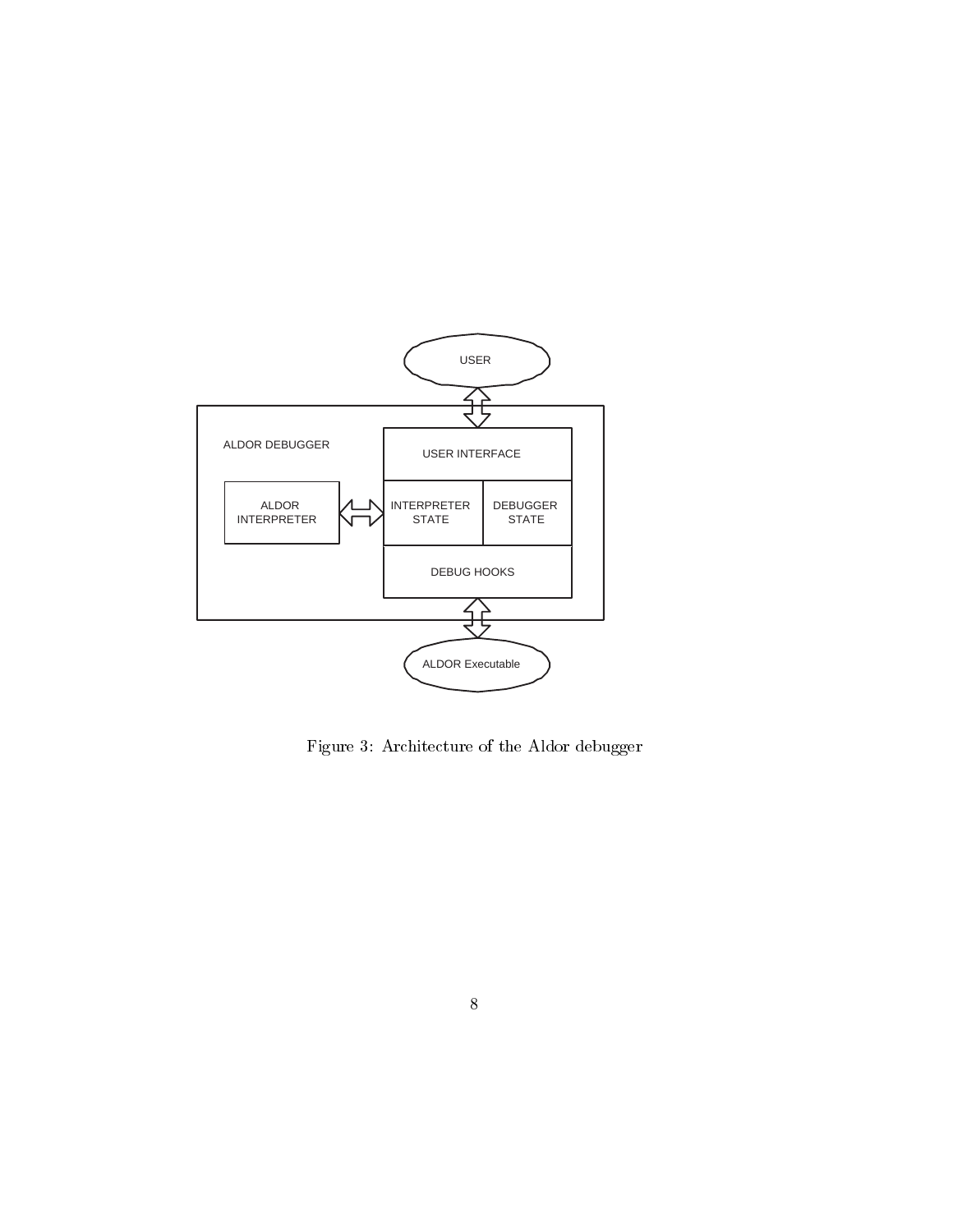separated into two main modules:

- The Aldor interpreter which executes the FOAM code generated by the query commands of the user.
- The debug library which provides the following components:
	- the user interface which is the user command language and its implementation,
	- the debug hooks which are the statements to be added into the Aldor source program in order to control its execution,
	- the debugger state which represents the internal state (breakpoint list, current function and line, ...) of the debugger,
	- the interpreter state which keeps track of the data (current FOAM unit and FOAM program, ...) needed in order to invoke the interpreter.

The debug hooks are inserted into the FOAM code by the Aldor compiler. They allow the debugger state and the interpreter state to collect data from the executable. The debugger state also collects data from the user.

Our debugger relies on a preliminary work by Martin Dunstan (University of Dundee, UK) who wrote a library in the Aldor language providing support for debugging. The debug library implements functions, domains and macros that are useful for logging and debugging. The library exports functions which are registered by the Aldor runtime environment. These functions are the debug hooks.

When the debugger option is enabled, the Aldor compiler inserts these debug hooks into the proper positions of functions in generated code. Then it links them together to generate the target executable. When the executable is running, these debug hooks will save debugging information such as which function is executing, which line of Aldor source code is reached or what is the breakpoint list that user has set. These debug hooks can be intercepted by programs written in Aldor and used as the basis of a debugger. In this way, the user can print out these debug into at any time.

To illustrate, we now give an example of how the debugging system works. Consider the simple Aldor program:

| $myfun(c:Integer):( == $ | $--$ line 23 |  |
|--------------------------|--------------|--|
| $bar()$ ;                | $--$ line 24 |  |
| local b: Integer $:= c;$ | -- line 25   |  |
| ŀ                        | -- line 26   |  |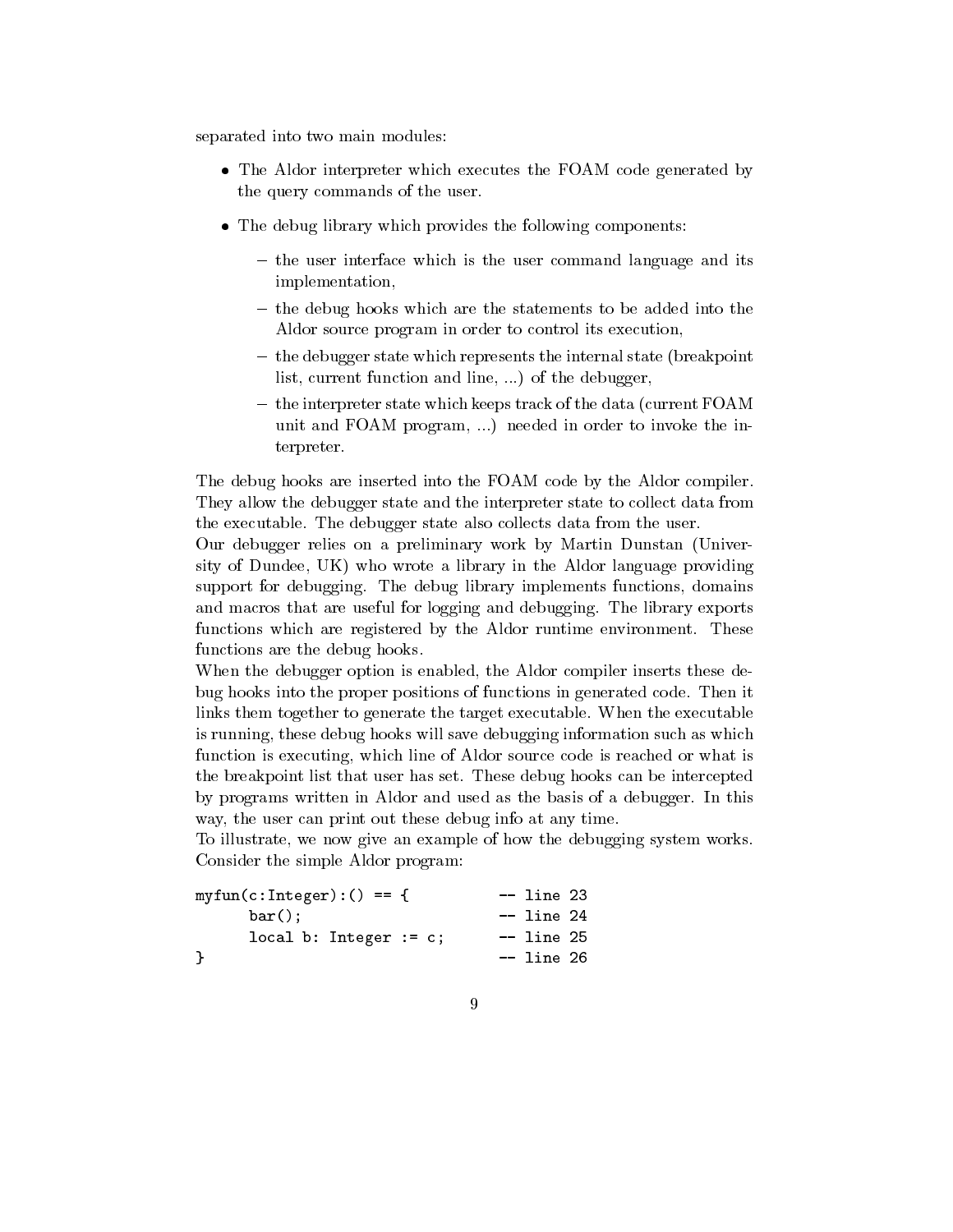When we compile this file with the debugger option, the Aldor compiler generates code that actually looks like this:

```
myfun(c:Integer):( == {-- Create a context while executing "myfun"
      context: Ptr == rtDebugEnter("foo.as", 23, (), "myfun", 1);
      -- Assign function parameters
      rtDebugAssign("foo.as", 23, context, "c", Integer, c, -2, 0);
      -- Now executing the context
      rtDebugInside(context);
      -- Execute to the first statement at line 24.
      rtDebugStep("foo.as", 24, context);
      -- About to make a function call
      rtDebugCall("foo.as", 24, myfun, "bar", (), () ->(), 0);
                                                -- line 24
      bar();
      -- Execute to the next statement
      rtDebugStep("foo.as", 25, context);
      -- Variable assignment
      rtDebugAssign("foo.as", 25, context, "b", Integer, c, -1, 0);
                                                -- line 25
      local b:Interger := c;-- About to exit function with no return value
      rtDebugExit("foo.as", 26, context);
   \mathbf{r}
```
In the remainder of this section, we describe the implementation of the interpreter state. The data structure below represents the interpreter state.

```
typedef struct {
        String unit; //current FOAM unit name
        String prog; //current FOAM program name
       FiEnv env;
                    //current lexical environment
        int lineno;
                     //current line number of source program
} IntState;
```
An interpreter state saves data including unit and program names of the corresponding FOAM code, line number and lexical environment for the Aldor interpreter. The interpreter state is updated once the Aldor executable enters into a new functional closure.

To update the interpreter state, a list of debug hooks is inserted into the FOAM code of the Aldor program by the Aldor compiler. These debug hooks include rtDebugIntEnter, rtDebugIntStep and rtDebugIntExit. rt-DebugIntEnter pushes the old interpreter state to an interpreter stack, and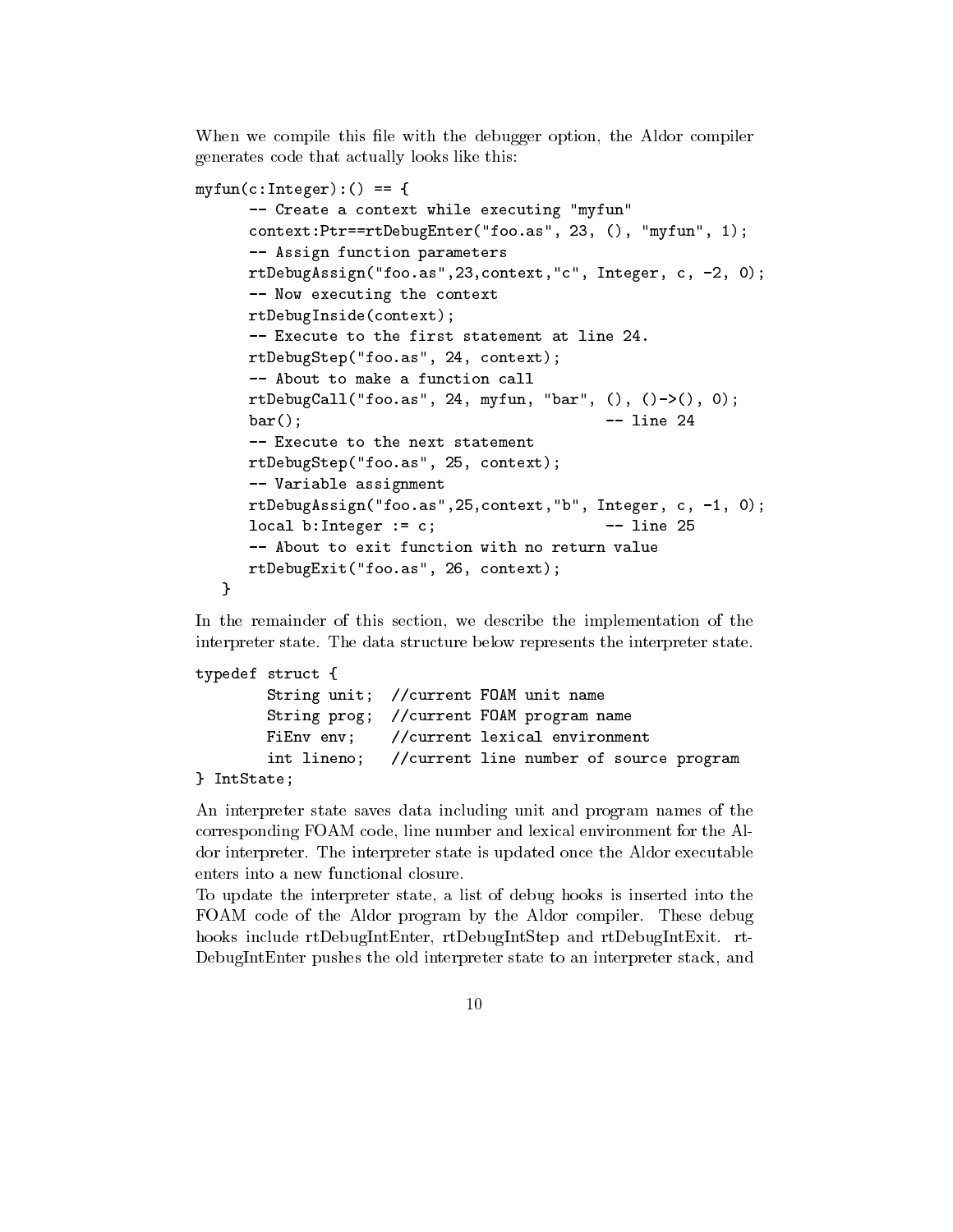updates current unit and program name in a new interpreter state. rtDebug-IntStep updates current lexical environment for this new interpreter state. rtDebugIntExit pops the last interpreter state from the interpreter stack as the current interpreter state.

# UNIFICATION OF THE RUNTIME ENVIRON- $\overline{\mathbf{4}}$ **MENTS**

One of the requirements for our combined compiled/interpreted environment is that normally compiled code need not be re-compiled in order to run in this mixed mode. In addition, compiled code and interpreted code must be freely mixed, both of them reading and writing the same data in memory. A consequence of this is that the runtime environment of a binary executable and the runtime environment of the interpreter must share the same lexical environment structure.

The purpose of a runtime environment is to provide language features for executing a program that cannot be determined at compile time. It maps language structures to machine structures and provides a set of routines to be called by compiled code. The runtime environments of the Aldor interpreter and executables are similar for the support they provide for domains and categories. However, they differ on the data representation of language structures including functional closure and lexical environment. Before discussing the unification of the runtime environments, let us recall the notion of a lexical environment and of a functional closure and explain their implementation in the Aldor runtime environments. [4]

A lexical environment contains, among other things: ordinary bindings of variable names to values, lexically established bindings of function names to functions, macros, symbol macros, blocks, tags, and local declarations. The data structure implementing a lexical environment in Aldor is the struct below:

```
typedef struct _FiEnv {
 Ptr level;
  struct _FiEnv *next;
 FiWord info;
}*FiEnv;
```
When invoked on arguments, a function executes its lambda-expression in the lexical environment that was captured at the time of creation of the lexical closure, augmented by the binding of the function's parameters to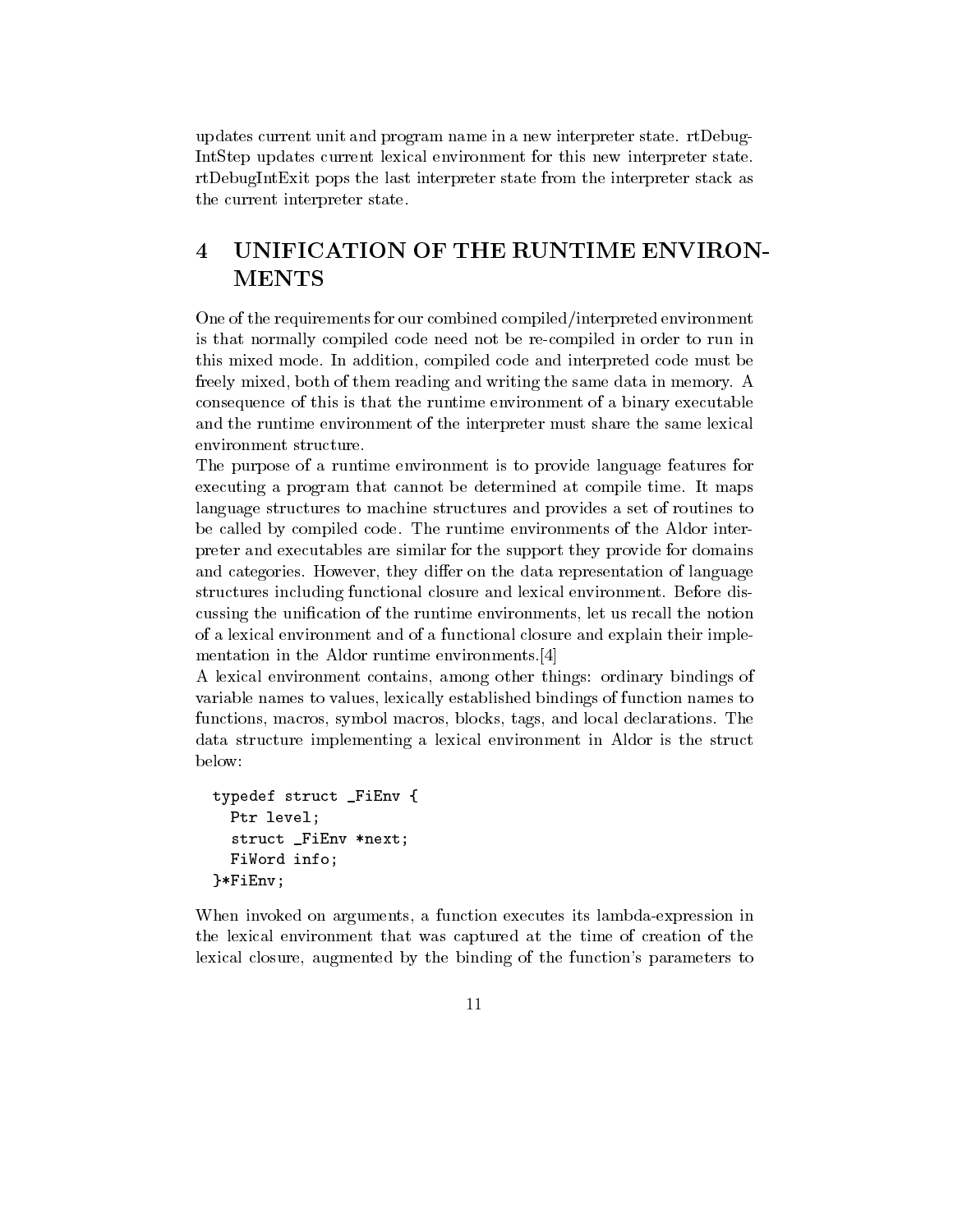the corresponding arguments. The corresponding functional closure is the pair consisting of the lexical environment of the function and its lambdaexpression. The data structure implementing a functional closure in Aldor is:

```
typedef struct _FiClos {
                // lexical environment
 FiEnv env;
 FiProg prog;
                // program}*FiClos;
```
Hence, a functional closure is a function that has partially or fully received its arguments (i.e., lexical environments) and awaits its evaluation. The functional closure can be invoked like a function. When this happens, the associated piece of code is executed with the lexical environments as its arguments. The functional closure is a basic type of function call in the Aldor compiled C code and interpreted code. Thus, the lexical environments can be passed between compiled code and interpreted code for evaluation.

The runtime environments of the Aldor interpreter and Aldor executables are quite different by the nature of execution. Therefore the fields of struct FiClos and FiEnv are mapped in a different manner.

As shown in Figure 4, the program part of a functional closure is the lambda expression which reads or writes the lexical variables in a lexical environment. The program parts cannot be unified because it is compiled code in an Aldor executable, whereas it is FOAM byte code in the Aldor interpreter. Actually, when the debugger invokes the interpreter in order to query variables, the debugger switches from compiled version of the program to its interpreted version of the program. This switch is by means of the interpreter state, which was described in the previous section. Indeed, the interpreter state keeps track of the program name of the functional closure being currently executed such that the Aldor interpreter can invoke the FOAM version of this program.

Another difference is the data structure of the field level in struct FiEnv. In an Aldor executable, this is a C struct. Here is an example of a lexical environment in an Aldor executable (total size  $= 12$  bytes):

```
struct Fmt6 {
        FiWord XO_p;
        FiWord X1 w:
        FiWord X2_x;
```

```
\} ;
```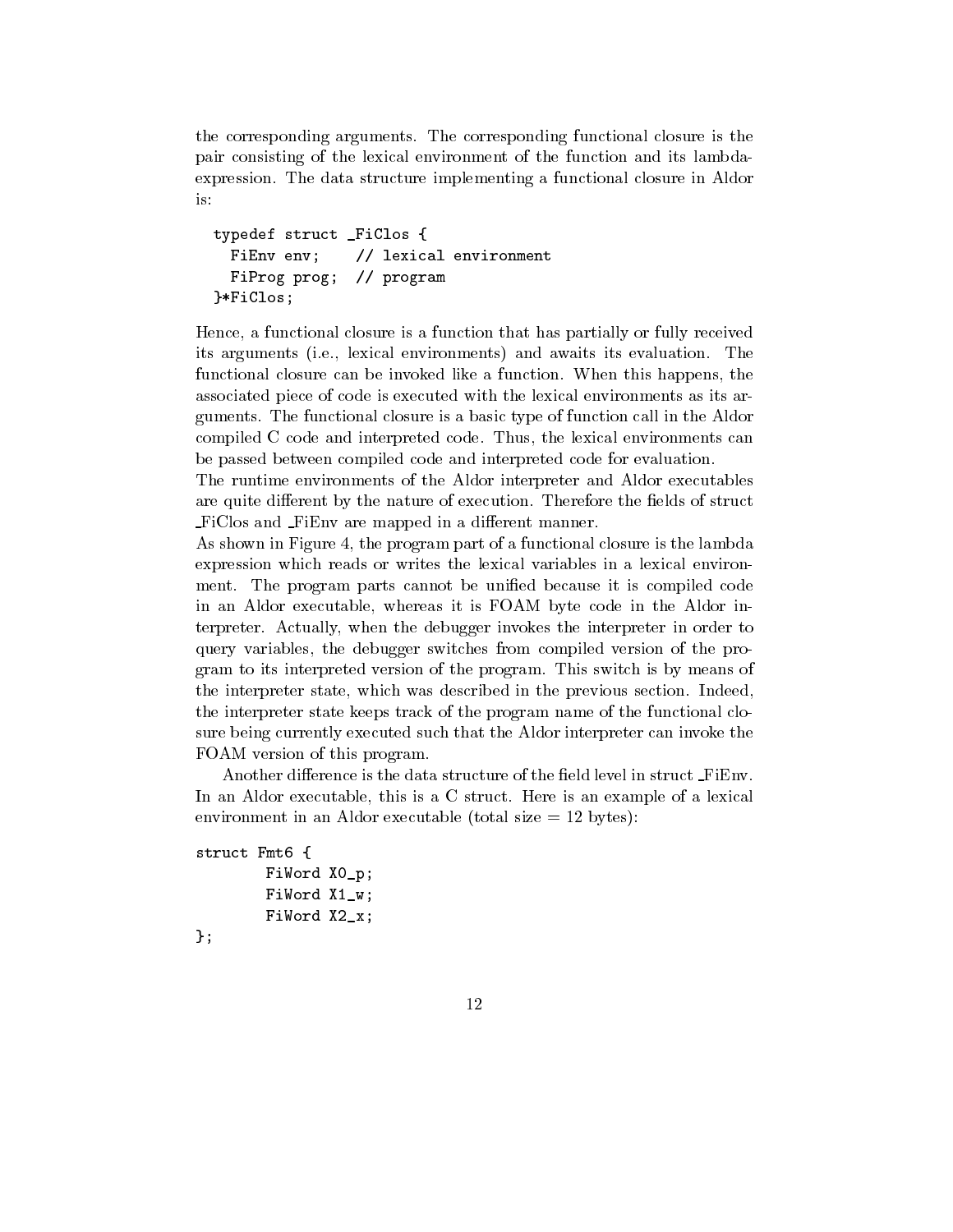

Figure 4: Mixed-mode interpreted/compiled system

 $\mathcal{A}$  . The contract of the contract of the contract of the contract of the contract of the contract of the contract of the contract of the contract of the contract of the contract of the contract of the contract of th  $1$  . The contract of  $\mathbf{A}$ 

```
union data0bj {
 FiWord fiWord;
 FiArb fiArb;
 FiPtr fiPtr;
 FiBool fiBool;
 FiByte fiByte;
 FiClos fiClos;
\} ;
```
The corresponding lexical environment in the FOAM code of above C struct is shown below (total size  $= 24$  bytes):

```
	

 LocalEnv
 (Decl Word "p'' - 1 4)
 (Decl Word "w'' - 1 4)
 (Decl Word "x" -1 4))
```


 - 


 - 
 - 

- - 

 -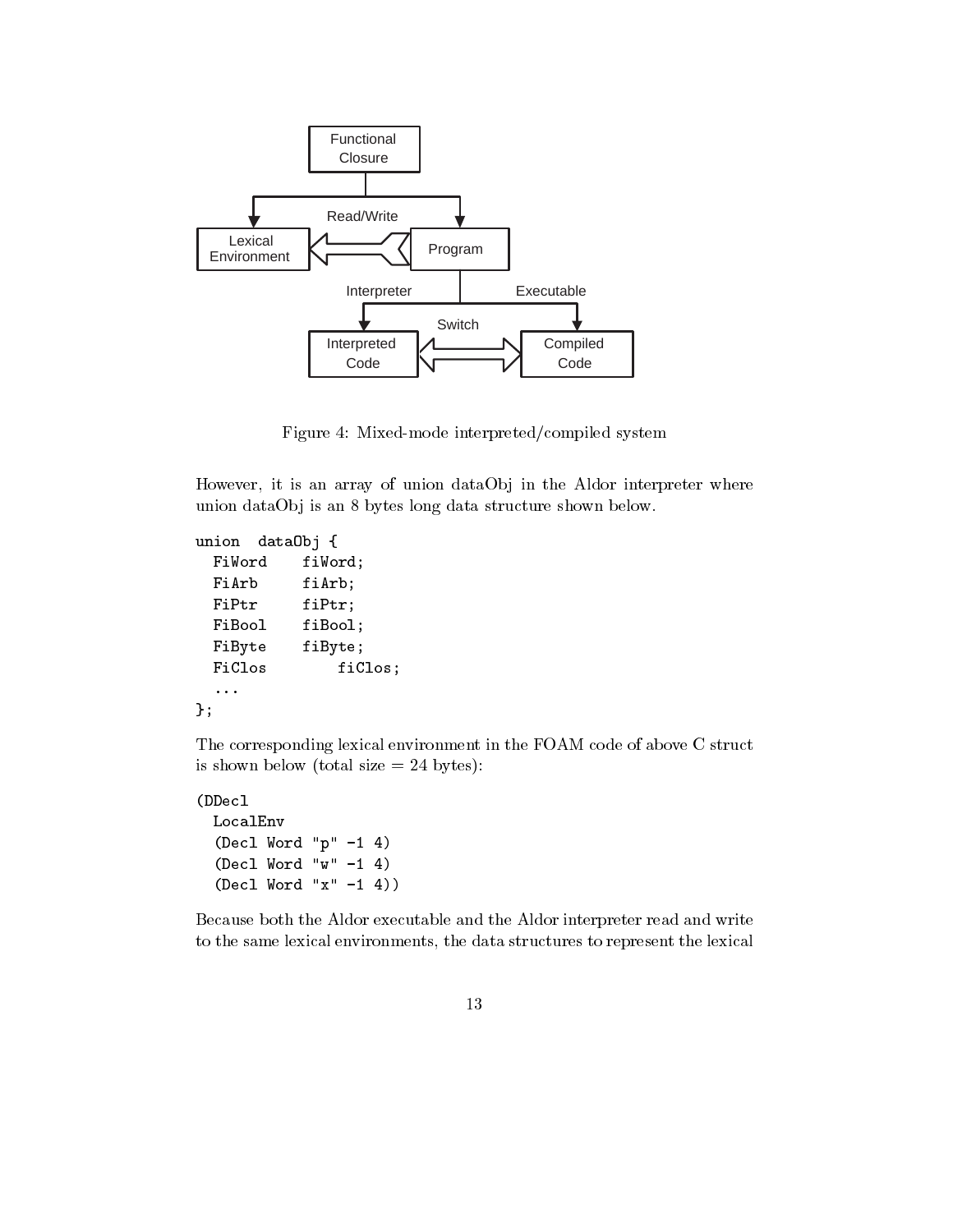environments should be unified. We explain now how to construct an equivalent C struct representing a lexical environment in the Aldor interpreter. Most CPUs require that objects and variables reside at particular offsets in the system's memory. For example, 32-bit processors require a 4-byte integer to reside at a memory address that is evenly divisible by 4. This requirement is called "memory alignment". Thus, a 4-byte integer can be located at memory address  $0x2000$  or  $0x2004$ , but not at  $0x2001$ . On most Unix systems, an attempt to use misaligned data results in a bus error, which terminates the program altogether. On Intel processors, the use of misaligned data is supported but at a substantial performance penalty. Therefore, most compilers automatically align data variables according to their type and the particular processor being used. This is why the size that structs and classes occupy is often larger than the sum of their members' size.

```
struct member {
     char gender;
     int age;
\mathcal{F}
```
As shown above, apparently, struct member should occupy 5 bytes  $(1+4)$ . However, most compilers add some unused padding bytes after the field 'gender' so that it aligns on a 4 byte boundary. Consequently, member occupies 8 bytes rather than 5. We can examine the actual size of an aggregate by using the expression size of (struct member).

To construct this lexical environment in the Aldor interpreter, a block of memory, whose size is the total number of bytes of all its elements, is requested from the heap. Then the memory is initialized with null characters. The following explains how to read and write the elements of the lexical environment.

To write the value of an element of a lexical environment to the memory, if the element is not a pointer, then the value will be written directly in the corresponding offset. For example:

case FOAM\_Char: \*(FiChar \*)  $(ref) = (expr) \cdot fichar; break;$ 

If the element is a pointer, then it will be cast to long integer before it is saved into the memory. For example:

```
case FOAM_Ptr:
  FiWord ptr = (FiWord)expr.fiPtr;memcpy((FiPtr) (ref), &ptr, sizeof(FiPtr)); break;
```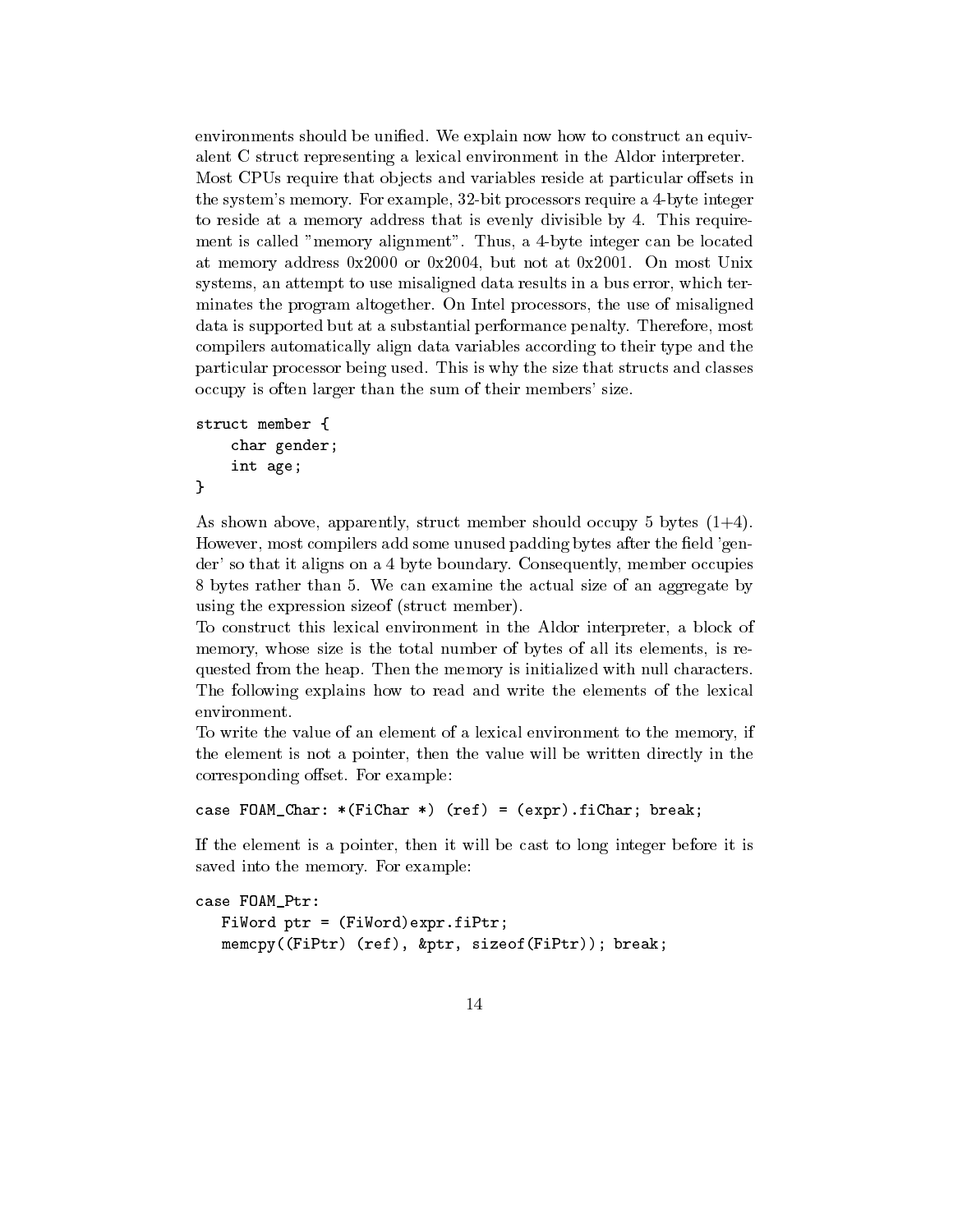To read an element from the memory, if the element is not a pointer, then the value will be read directly from the corresponding offset. For example:

```
case FOAM_Char:
   (\text{pdata})->fiChar = *(FiChar*)fintRecGetElem(ref, u, lev, n); break;
```
The function fintRecGetElem() returns the pointer of an element in the record. If the element is a pointer, then it will be cast to proper pointer from long integer after it is read from the memory. For example:

```
case FOAM_Ptr:
   (\text{pdata})->fiPtr =
        (FiPtr) * (FiWord*) fintRecGetElem(ref, u, lev, n); break;
```
By constructing a C struct at runtime, the Aldor interpreter can read and write lexical environments from an Aldor executable directly. Moreover, by rewriting the implementation of FOAM operations on records (FOAM\_RNew, FOAM\_REIt and FOAM\_EEIt) in the Aldor interpreter, the records created by the Aldor interpreter can now be read and written by an Aldor executable correctly. Therefore, the variables of domains whose internal representation are records can be queried in the Aldor interpreter properly.

# 5 IMPLEMENTATION OF THE QUERY COM-**MANDS**

One of our requirements was to compile query commands to interpreted code and print or update the values of variables in a purely interpreted environment. To achieve these goals, the following functionalities were developed into our debugger:

- FOAM code generation of debug info.
- FOAM code generation of query commands,
- interpretation of FOAM code of query commands.

In the remainder of this section, we describe the new features related to FOAM code. Then we give a sample session with the Aldor debugger.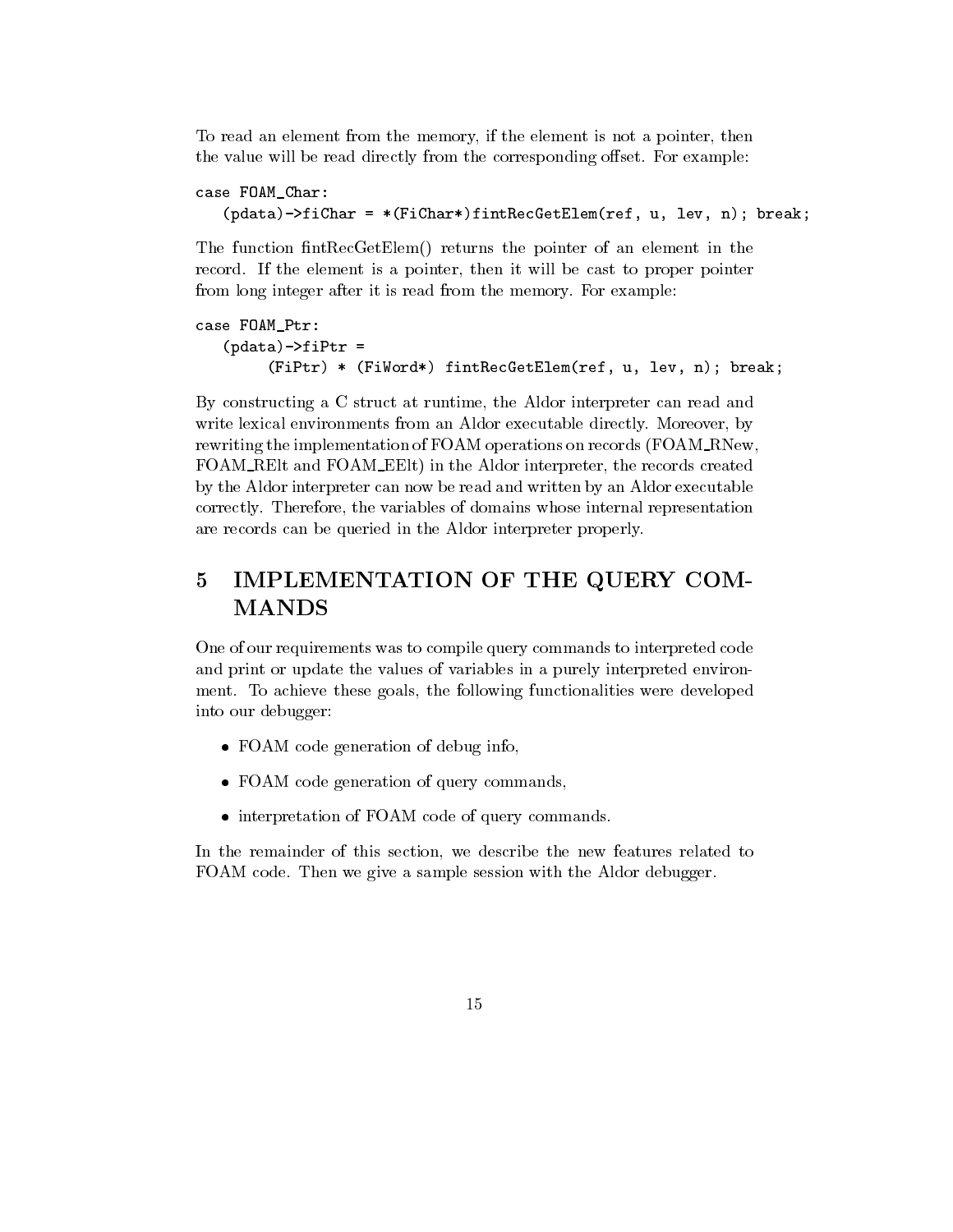#### $5.1$ Compiling Aldor Source Code to FOAM

In the Aldor debugger, the compiler compiles the Aldor source code in a different way than usual. Normally, when the compiler compiles the Aldor source code to FOAM code, the variables, including parameters of a function, which are in a single lexical scope only are generated as local variables or parameters. Otherwise they are put into a lexical environment so that they can be passed into different lexical scopes. Because it is possible to query any variable from different lexical scopes in the debugger, all debuggable variables and parameters ought to be put into the lexical environments.

### $5.2$ Compiling Query Commands to FOAM

In order to query variables in the interpreter, the query commands must be compiled to FOAM code. The query command will be defined in a function  $query()$  such that it is easier to find what should be executed after the compilation. Then the function  $query()$  is inserted into the Aldor source program in the line where the user issues the command. There are two query commands: print and update. Below is a print example in the debugger session which demonstrates how it is transformed:

(debug) print x //user command

The generated Aldor codes to be inserted into the source program:

query() : () == { print <<  $x$  << newline;}  $query()$ ;

Below is an update example:

 $(debug) update x:=5$ //the user command

The generated Aldor codes is shown below:

query() : () == {free x:=5;} // free means x is an existing variable  $query()$ ;

After inserting the query() function to the Aldor source program, the Aldor compiler compiles the source program to FOAM code. It will return to the user if there are compilation errors.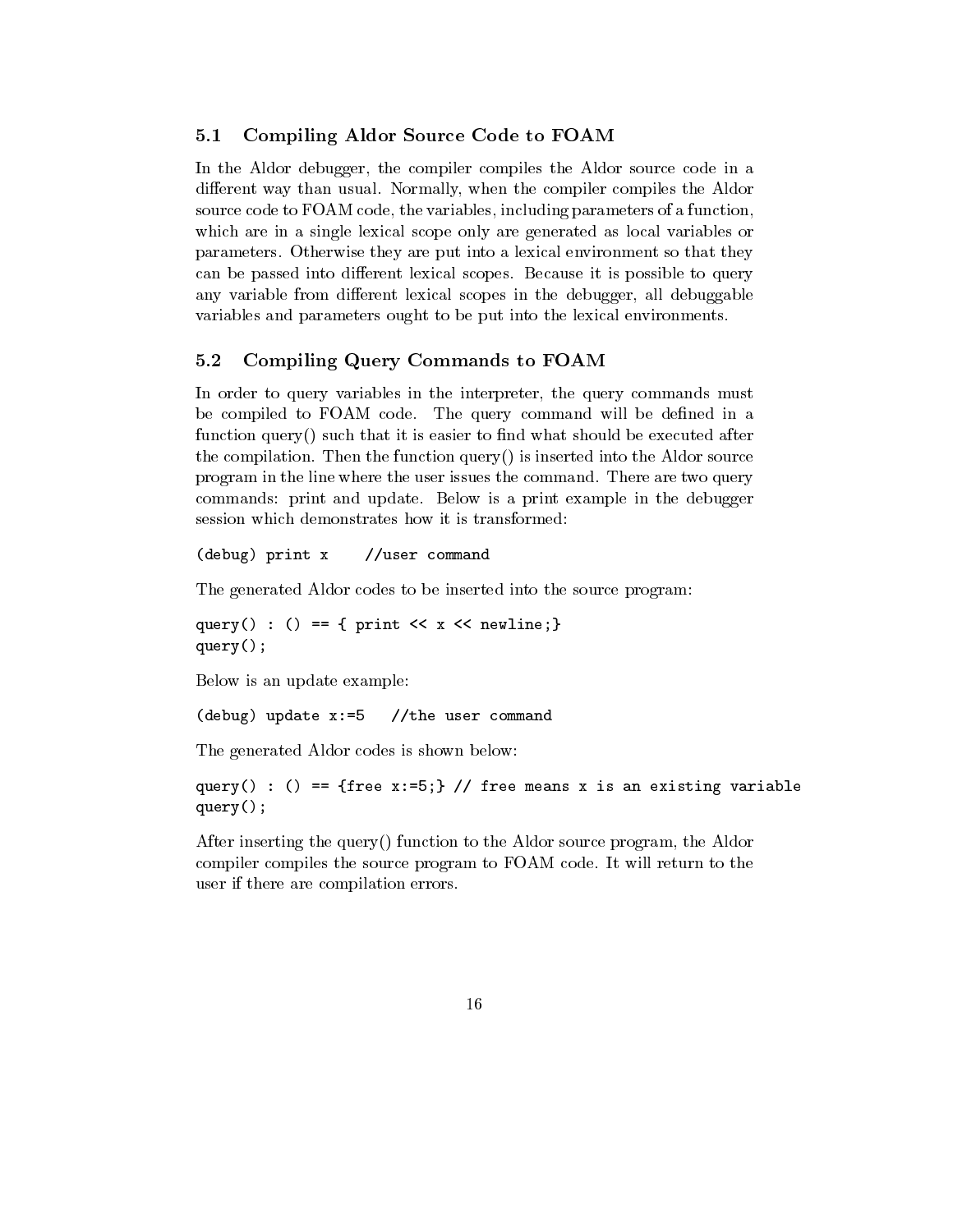### $5.3$ Interpreting the Query Commands

Interpreting the query commands involves the following steps:

- load the interpreted code of the query command to the interpreter,
- pass the lexical environments from the Aldor C executable to the interpreter,
- load the FOAM version of runtime system,
- initialize the lexical environment which contains the functional closures, that is, switch these functional closures from C executable code to interpreted code,
- run query program in current FOAM unit,
- return to the Aldor debugger.

As discussed in Section 2.4, after the Aldor interpreter compiles the Aldor source code with the query command to FOAM code, the FOAM unit loader loads the FOAM code to the interpreter as usual. But the execution engine does not start from the first program of the FOAM unit. Instead, it will interpret the query program only. The function fintExecMainUnit() of the execution engine initializes the global variables prog which is starting program to the query program. The query program does not have any local variables or parameters. It needs the lexical environment passed from the Aldor executable. The lexical environment of query program and the function of Aldor source program where the debugger stops are slightly different. To illustrate how to pass the lexical environment from the Aldor executable to the Aldor interpreter clearly, we use an example of a query program which is generated from the user command "print  $x$ " issued between the line 7 and 8 of the source program "deb40.as" in Section 5.4:

 $1:$  $(Def$  $2:$ (Const 2 query)  $3:$  $(Prog \dots$  $4:$ (DDecl Params)  $5:$ (DDecl Locals)  $6:$ (DFluid)  $7:$  $(DEnv 4 6 7)$  $8:$ (Seq  $(CCall$  $9:$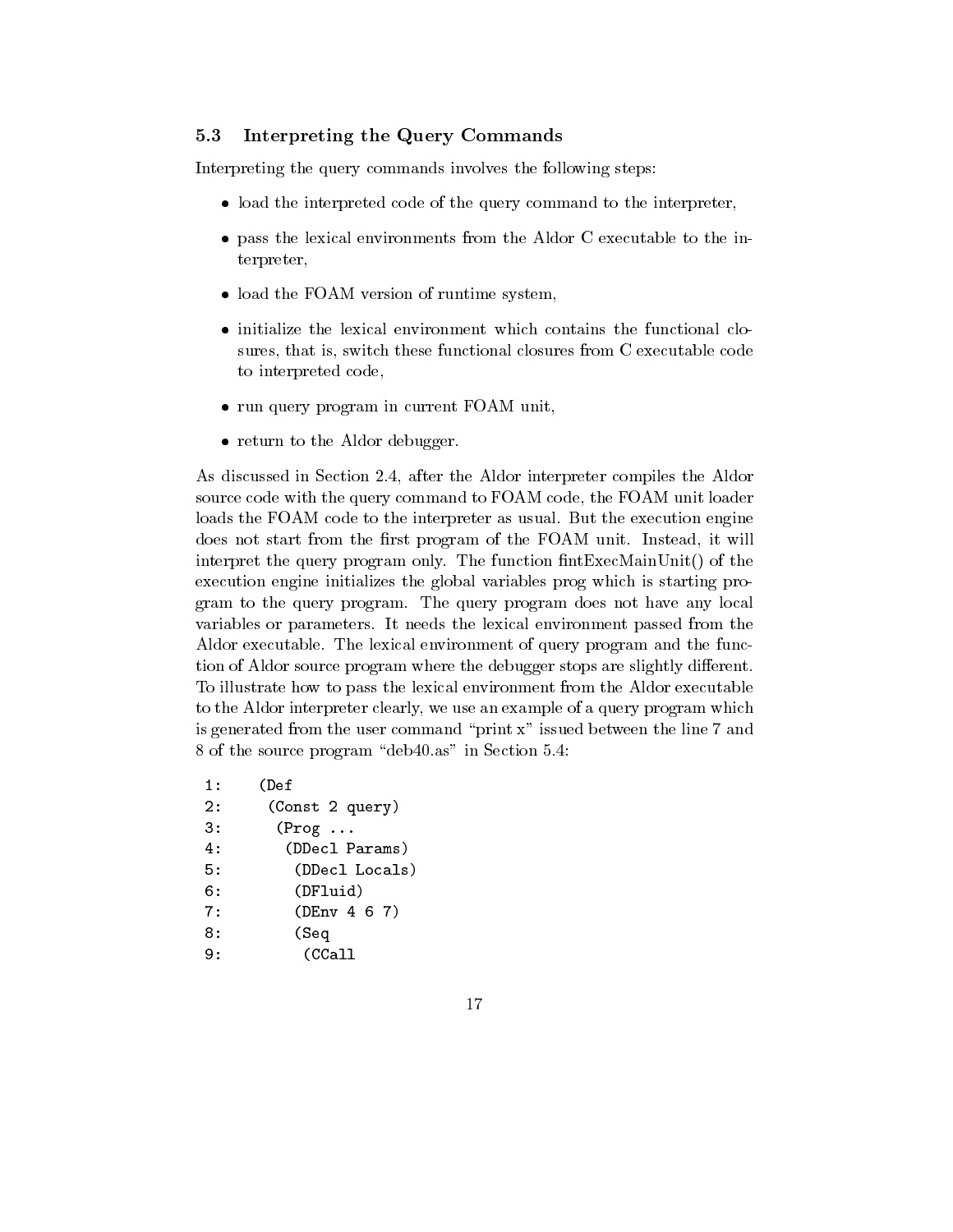| 10: | Word                                                     |
|-----|----------------------------------------------------------|
| 11: | (Lex 2 8 < c)                                            |
| 12: | (CCall                                                   |
| 13: | Word                                                     |
| 14: | (Lex 2 12 < c)                                           |
| 15: | (CCall Word (Glo 18 llazyForceImport) (Lex 2 10 print))  |
| 16: | (Lex 1 2 x))                                             |
| 17: | (CCall Word (Glo 18 lazyForceImport) (Lex 2 9 newline))) |
| 18: | (Return (Values))))                                      |
|     |                                                          |

Figure 5. The FOAM code of a query command

As discussed in Section 2.3, (DEnv 4 6 7) in Line 7 of above FOAM program indicates that the query program has a lexical environment list of indices: 4, 6 and 7. The total number of lexical environments of the query program is one more than that of the function main() where the Aldor debugger stops. Indeed, the query program is one lexical level deeper than the function  $\text{main}()$ . The local declaration of the lexical environment in  $\text{main}()$  is shown below:

 $(DEnv 6 7)$ 

Since the first lexical environment of query(), (DEnv 4) in the example, is always empty, we push a null environment to the lexical environment list of the query program.

The second lexical environment (DEnv  $6$ ) shown below contains the lexical variable which will be queried. So it must be passed to the lexical environment of the query program directly:

(DDecl LocalEnv (Decl Word " $p'' -1 4$ ) (Decl Word " $w'' - 1$  4)  $($ Decl Word "x"  $-1$  4 $)$ )

The last lexical environment, (DEnv 7) shown below, is the collection of symbols which represent the domains and closures in compiled code format.

```
(DDecl
   LocalEnv
    \epsilon \rightarrow 0
```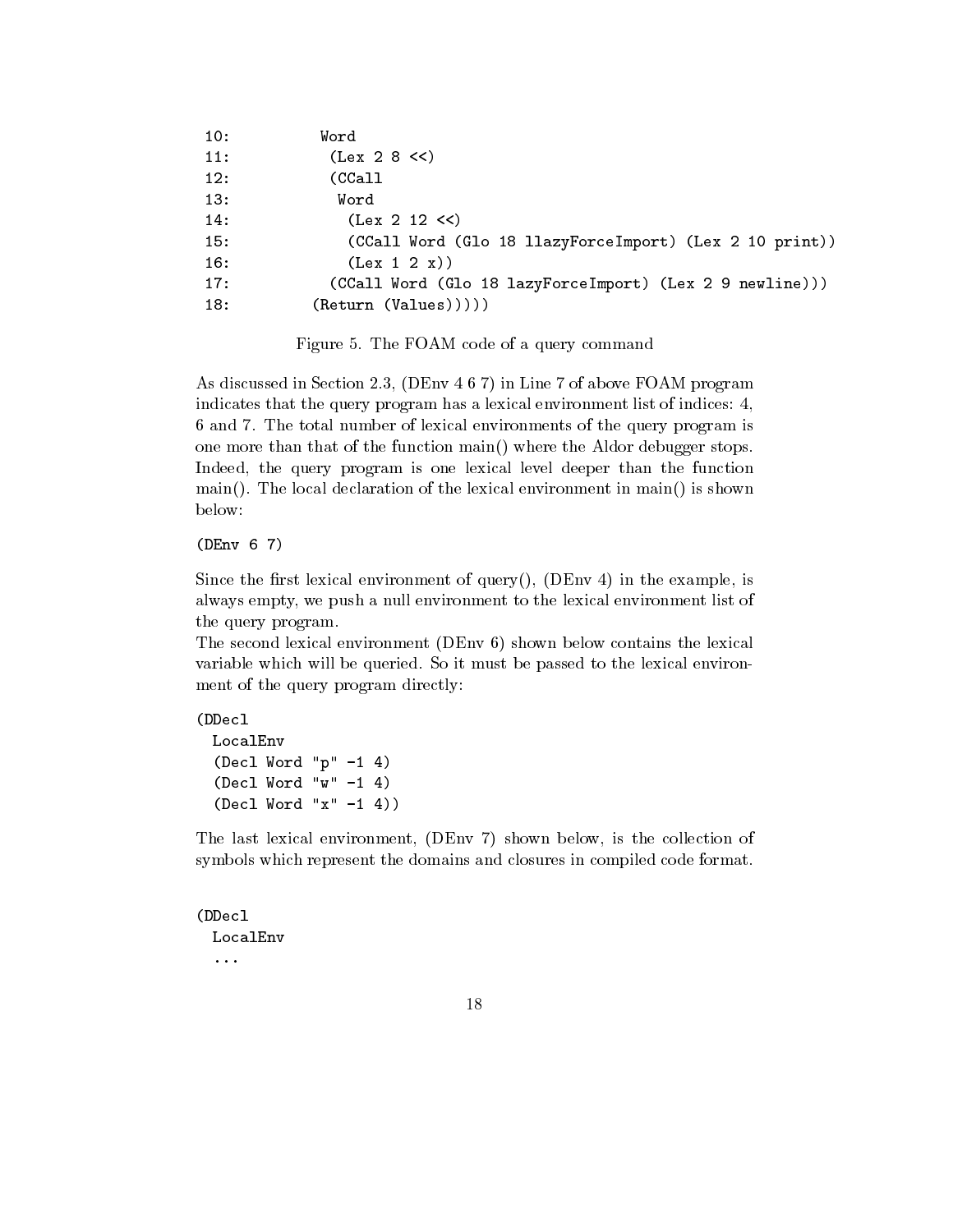```
(Decl Word "SingleInteger" -1 4)
(Decl Word "Character" -1 4)
\ddotsc(Decl Class "<<" -1 4)\ldots)
```
As discussed in the first part of Section 4, this lexical environment (Denv 7) should not be passed to the lexical environment of the query program because compiled code is not executable in the interpreter. Instead, a new lexical environment is created as discussed in the last part of Section 4. Then the FOAM code is loaded for it by executing the first program in the current FOAM unit from the Seq command to the first OCall which is for initializing the lexical environment (DEnv 7) and some global variables. For example, the CCall in Line 12 of the above query program calls the functional closure (Lex 2 12  $<<$ ) in Line 14 which refers to the slot 12 of the lexical environment (DEnv 7) to print out the lexical variables (Lex 1 2 x) which refers to the slot 2 of the lexical environment (DEnv  $6$ ). Thus the functional closures (Lex 2 12  $<<$ ) in (DEnv 7) must be reloaded with the interpreted code.

After passing lexical environments from Aldor executable, the execution engine starts interpreting the query program by calling the function  $fintStmt()$ and then fint Eval() until it reaches the Return command. As a result, the interpreter prints out the value or updates the value of the variable and returns to Aldor debugger. Finally, the debugger resumes the execution of the compiled code from where it stops.

### $5.4$ A Session with the First Aldor Debugger

#### $5.4.1$ The Source Program "deb40.as"

```
#include "axllib"
1:2:#include "debuglib"
3:start! () $NewDebugPackage;
4 :
    main(p:SingleInteger): SingleInteger5:import from SingleInteger, String;
6:import from Array SingleInteger;
7:local x: SingleInteger := p*p;8:y: SingleInteger := foo(x);
        z: String := "ORCCA @ UWO";
9:w: Array SingleInteger := new(2, x);
10:11:hin(p1:SingleInteger): SingleInteger = \{
```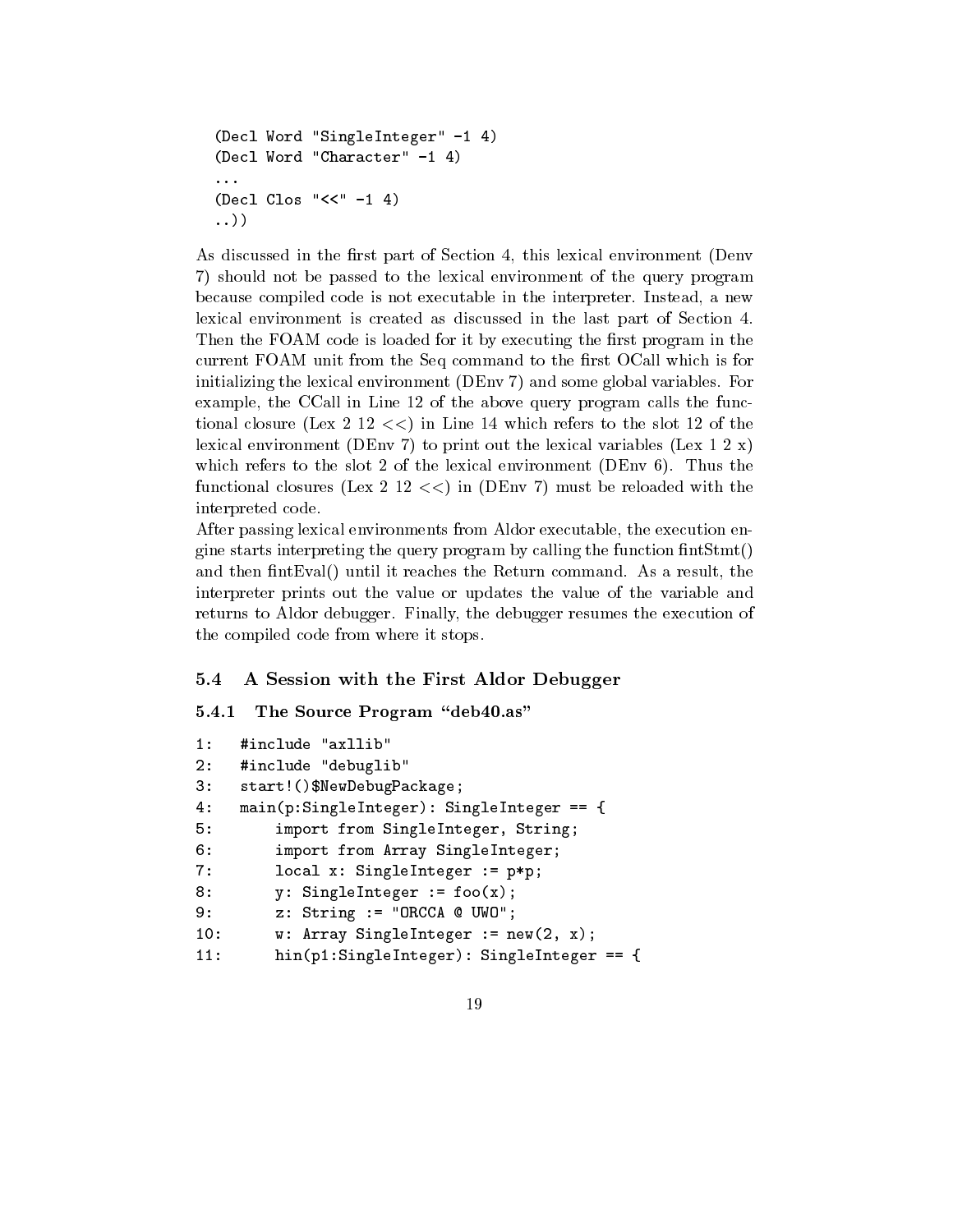```
12:print << z << newline;
13:print << w << newline;
14:foo(p1);15:\mathcal{L}16:hin(y);17:}
18: foo(f:SingleInteger): SingleInteger == {
19:f*2;20: \}21: min(2);
```
### $5.4.2$ A Debug Session

```
1: $ aldor -wdebugger -ldebuglib -laxllib -grun deb40.as
3: Aldor Runtime Debugger
4: v0.60 (22-May-2000), (c) NAG Ltd 1999-2000.
5: v0.61 (05-Dec-2003), ORCCA @ UWO.
6: Type "help" for more information.
8: main(p:SingleInteger == 2) ["deb40.as" at line 5]
9:5import from SingleInteger, String;
10. (debug) step
11:main(p:SingleInteger == 2) ["deb40.as" at line 6]
12:6import from Array SingleInteger;
13:(\text{delay}) step
14:main(p:SingleInteger == 2) ["deb40.as" at line 7]
15:7local x: SI := p*p;16: (debug) step
17:main(p:SingleInteger == 2) ["deb40.as" at line 8]
18:8y: SI := foo(x);19:(\text{delay}) step
20.foo(f:SingleInteger == 4) ["deb40.as" at line 18]
         foo(f:SI): SI == {21:1822: (debug) step
23: \text{main}(p: \text{SingleInteger} == 2) ["deb40.as" at line 9]
24:9z: STR := "ORCCA @ UWO";
25: (debug) step
26: \text{main}(p: \text{SingleInteger} == 2) ["deb40.as" at line 10]
27:10w: Array SingleInteger := new(2, x);
```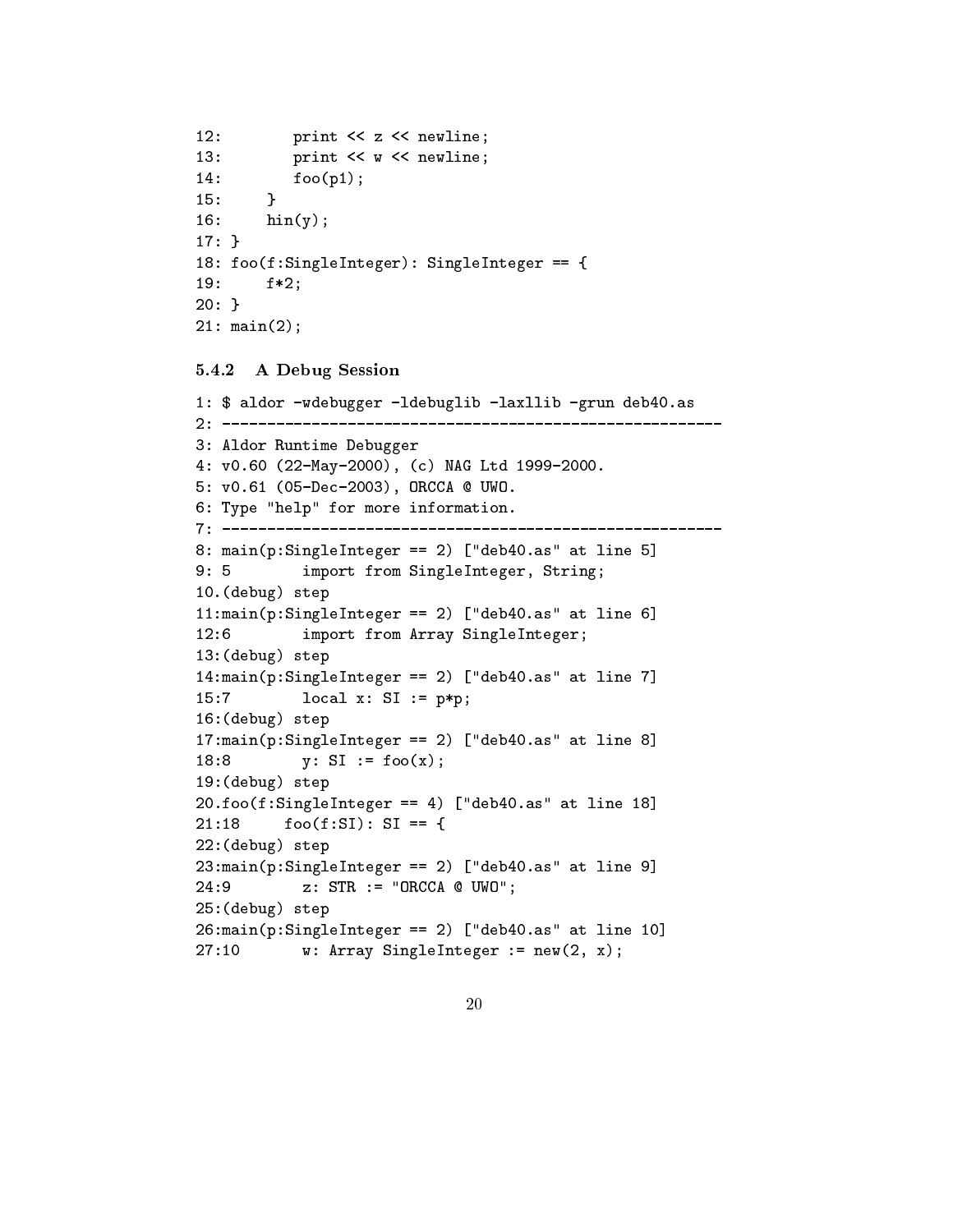```
,4
	5 
,/

9
*  , Q65()6  
 ++R
)++ &	+
9
*
 9
*  
+
	5  
32:4
	5  
34:8\sim 0.000 \sim 0.000 \sim 0.000 \sim 0.000 \sim 0.000 \sim 0.000 \sim 0.000 \sim 0.000 \sim 0.000 \sim 0.000 \sim 0.000 \sim 0.000 \sim 0.000 \sim 0.000 \sim 0.000 \sim 0.000 \sim 0.000 \sim 0.000 \sim 0.000 \sim 0.000 -
	5    
/
	5  H
40.0RCCA @ UWO
(+
	5  %
, and the contract of the contract of the contract of the contract of the contract of the contract of the contract of the contract of the contract of the contract of the contract of the contract of the contract of the con
(
	5  
44:2\sim 6 \sim 6 \sim 6 \sim 6 \sim 6 \sim 6 \sim 6 \sim 6 \sim 6 \sim 6 \sim 6 \sim 6 \sim 6 \sim 6 \sim 6 \sim 6 \sim 6 \sim 6 \sim 6 \sim 6 \sim 6 \sim 6 \sim 6 \sim 6 \sim 6 \sim 6 \sim 6 \sim 6 \sim 6 \sim 6 \sim 6 \sim(3
	5  H
(4
	5  %
%	0+)
(/
	5  %
50.\arctan(10, 10, 10, 10, 10)\sim 0 \sim 0 \sim 0 \sim 0 \sim 0 \sim 0 \sim 0 \sim 0 \sim 0 \sim 0 \sim 0 \sim 0 \sim 0 \sim 0 \sim 0 \sim 0 \sim 0 \sim 0 \sim 0 \sim 0 \sim 0 \sim 0 \sim 0 \sim 0 \sim 0 \sim 0 \sim 0 \sim 0 \sim 0 \sim 0 \sim 0 \sim0,
&	+
9
*  4 Q65()6  
 +,R
53:12print << z << newline;
0(
	5 
03
&	+
9
*  4 Q65()6  
 +R
57:13print << w << newline;
\sim 0.12 \sim 0.14 \sim 0.14 \sim 0.14 \sim 0.14 \sim 0.14 \sim 0.14 \sim 0.14 \sim 0.14 \sim 0.14 \sim 0.14 \sim 0.14 \sim 0.14 \sim 0.14 \sim 0.14 \sim 0.14 \sim 0.14 \sim 0.14 \sim 0.14 \sim 0.14 \sim 0.14 \sim 0.14 0/2010/07/2010 12:00:00 12:00 12:00 12:00 12:00 12:00 12:00 12:00 12:00 12:00 12:00 12:00 12:00 12:00 12:00 12
3)	
9
*  4 Q65()6  
 +4R
61:18+4 	
9
*
 9
*  S
3,
	5 
\mathbf{S} = \mathbf{S} \mathbf{S} , and a set of \mathbf{S} = \mathbf{S} \mathbf{S} , and a set of \mathbf{S} = \mathbf{S} \mathbf{S} , and a set of \mathbf{S} = \mathbf{S} \mathbf{S} , and a set of \mathbf{S} = \mathbf{S} \mathbf{S} , and a set of \mathbf{S} = \mathbf{S} \mathbf{S} , and a set of
64:14
                                foo(p1);30
	5 
\overline{\phantom{a}} , \overline{\phantom{a}} , \overline{\phantom{a}} , \overline{\phantom{a}} , \overline{\phantom{a}} , \overline{\phantom{a}} , \overline{\phantom{a}} , \overline{\phantom{a}} , \overline{\phantom{a}} , \overline{\phantom{a}} , \overline{\phantom{a}} , \overline{\phantom{a}} , \overline{\phantom{a}} , \overline{\phantom{a}} , \overline{\phantom{a}} , \overline{\phantom{a}}67:16\mathrm{hin}(y);
```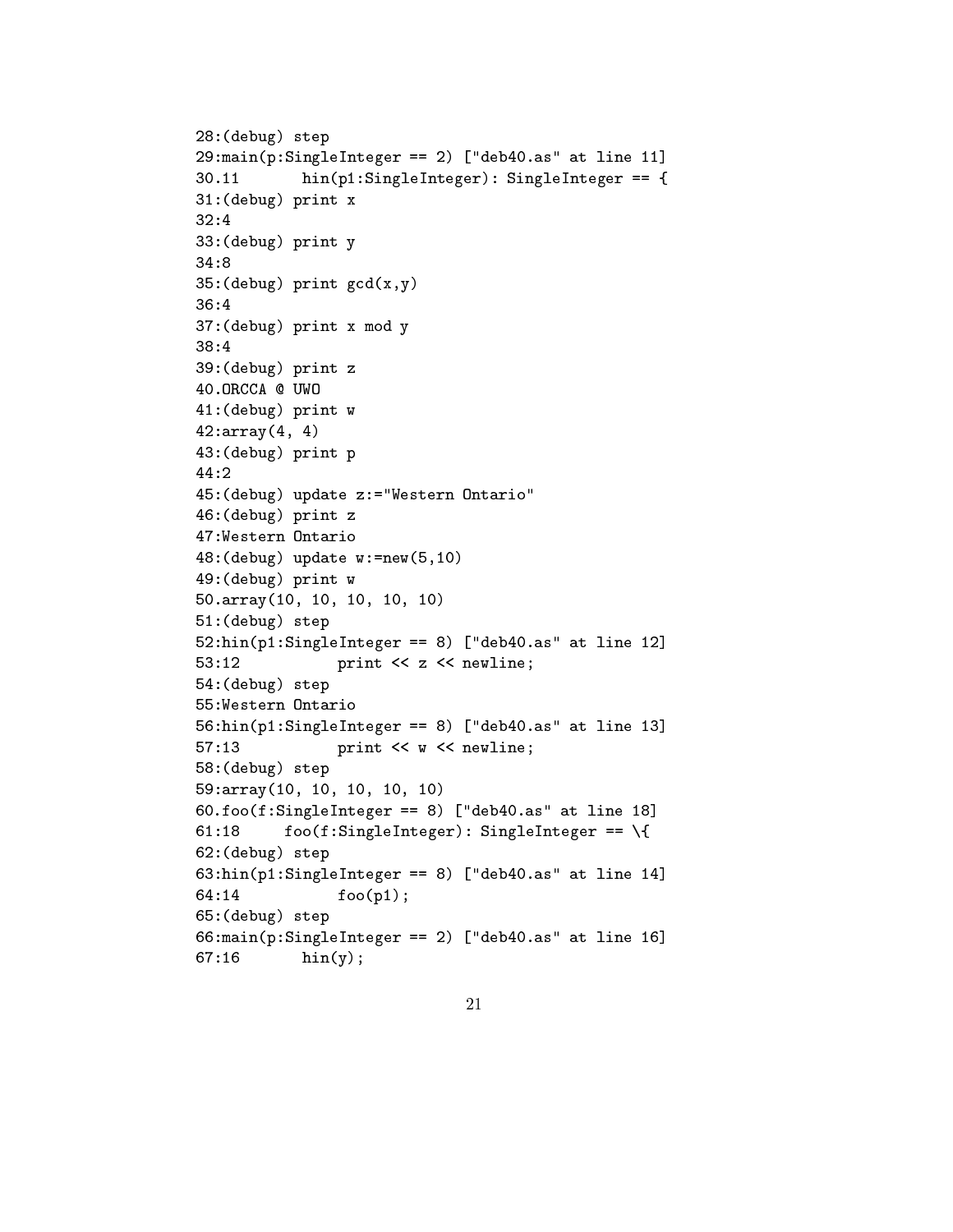68: (debug) next  $69:$ \$ exit

## **CONCLUSIONS** 6

As stated in the introduction, Lisp interpreters that allow loading of compiled code have had debugging support for quite some time. These, however, must be seen as mostly interpreted environments, with entirely different trade-offs than our mostly compiled environment.

There are many debugger developed for high-level programming languages. Both GDB for  $C++[3]$  and JDB for Java[5] are very famous and widely used debuggers. We compare them with our debugger in terms of the functionality. GDB can only call a member function of a  $C++$  class while the member function is active. Our debugger can call any member operations of an Aldor domain when the domain is active in the current scope. JDB can only print the value of a primitive variable or dump the value of an instance of a class. Our debugger can also update the value of an instance of a domain.

We have successfully created an environment for Aldor that allows compiled and interpreted code to be run in a combined context. Our implementation allows interpreted code to masquerade as compiled code, thus supporting our original objective of not impacting optimized code while providing the debugging support required.

A number of aspects remain to be polished if we wish to bring our implementation close to a production quality environment.

- As discussed in Section 5.2, every time the user issues a query command, this command is compiled together with the Aldor source code of the program to be debugged. Obviously, it would be more efficient to compile the user command only.
- Beside the functionalities such as step, next, breakpoint, where, print and update, we plan to extend the debugger for multi-process and distributed debugging.
- The user interface of the debugger manages user requests and displays results or error messages from the debugger. The interface should be combined to an integrated development center which provides editing. compiling, debugging and executing in one interface.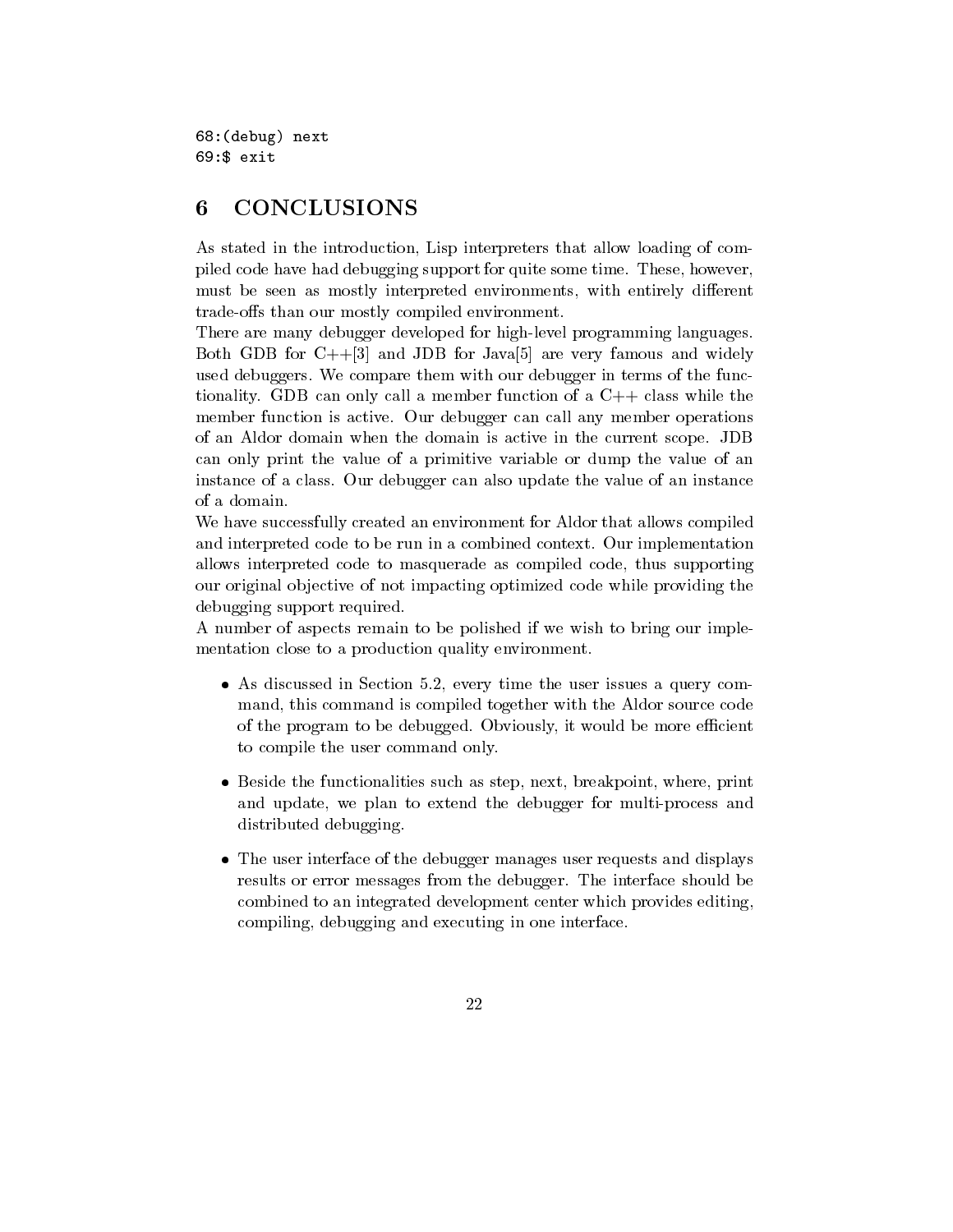### $\overline{7}$ ACKNOWLEDGMENTS

Sincere thanks and appreciation are extended to the compiler group of OR-CCA, Laurentiu Dragan, Geoff Wozniak, Cosmin Oancea and Michael Lloyd, for their role in the ongoing development of the Aldor compiler and review of an earlier draft of this paper

# References

- [1] Alfred V.Aho, Ravi Sethi, Jeffrey D. Ullman. Compilers, Principles, Techniques and Tools. Addison Wesley Longman
- [2] Stephen M. Watt, *Aldor* in Handbook of Computer Algebra, pp. 154-160. J. Grabmeier, E. Kaltofen, V. Weispfenning editors, Springer Verlag Heidelberg 2003. (See also Aldor, http://www.aldor.org.)
- [3] GDB: The GNU Project Debugger http://www.gnu.org/software/gdb/gdb.html
- [4] Guy L. Steele Jr. Common Lisp: The Language, Second edition, Digital Press, 1990.
- [5] JDB The Java Debugger http://java.sun.com/j2se/1.3/docs/tooldocs/solaris/jdb.html
- [6] Jonathan B. Rosenberg. How Debuggers Work. John Wiley & Sons, INC.
- [7] Norman Ramsey. Embedding an Interpreted Language Using Higher-Order Functions and Types. In Proceedings of the Workshop on Interpreters, Virtual Machines and Emulators (IVME'03), June 2003.
- [8] Ronald Mak. Writing compilers and interpreters. New York: Wiley Computer Publishing, c1996. 2nd Ed.
- [9] Rhys Weatherley, Gopal V. Design of the Portable.NET Interpreter, Linux Conference 2003, Australia.
- [10] Stephan Diehl, Claudia Bieg. A new Approach for implementing standalone and web-based Interpreters for Java. In Proceedings of the 2nd international conference on Principles and practice of programming in  $Java (ACM PPPJ 2003)$ , pages: 31-34.